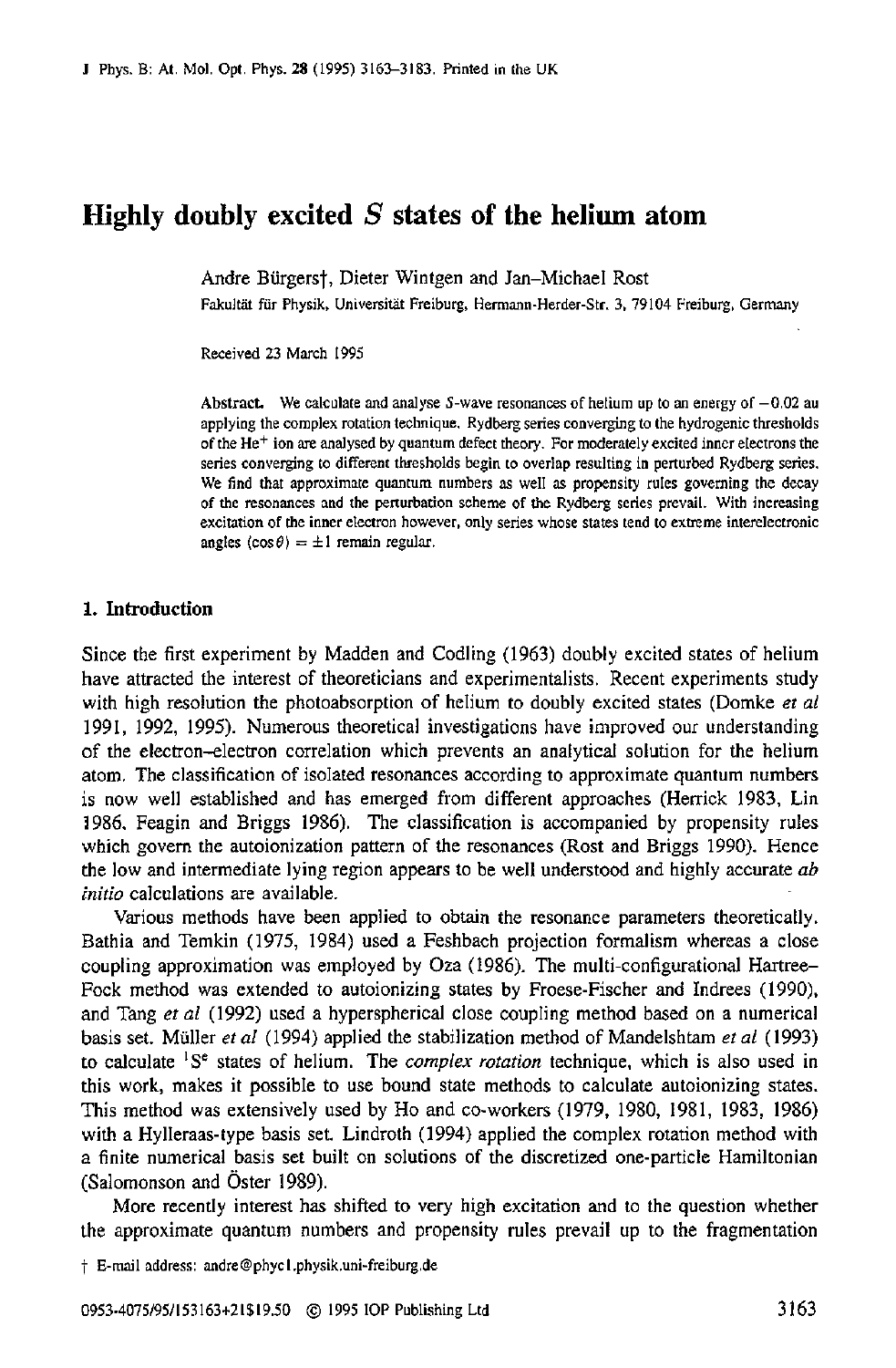threshold  $E = 0$  of helium. For this purpose the present work supplies very accurate numerical data for high excitation of both electrons with principal quantum numbers of the inner *(N)* and outer *(n)* electron up to  $n \ge N = 10$ .

The accuracy and the large amount of our data allows us to analyse the spectrum of the **S** states of helium up to energies where series converging to different thresholds of the  $He<sup>+</sup>$  ion strongly overlap. Using a quantum defect analysis (Seaton 1983, Wintgen and Friedrich 1987) we are able to identify deviations from the regular Rydberg behaviour very clearly. For moderate excitation, autoionization transitions obey the propensity rules derived by Rost and Briggs (1990, 1991) in the molecular orbital description of the He atom. We find that these propensity rules break down for very highly doubly excited states far from the quasi-classical regime.

Surprisingly, however, this does not imply a change in the autoionization mechanism on which the propensity rules are based. **On** the contrary this mechanism together with the so called perturber states (to be defined later) can be used to show that most Rydberg series are strongly mixed with respect to the channels defined by the approximate quantum numbers. Since the propensity rules connect just these 'pure' channels, their violation for highly excited Rydberg series indicates that these states are no longer built of pure channels but of mixtures of those. We will discuss the evolution of the channel mixing as a function **of**  excitation energy in detail. We will also relate our results to recent semiclassical descriptions of the two-electron atom (Ezra *et al* 1991, Richter and Wintgen 1991, Richter *et al* 1992, Muller *et al* 1992).

The paper is organized as follows. In section 2 we present the Hamiltonian of the problem in *the* coordinates we use and discuss our method of solution. **As** an example for the accuracy we achieve we present some energies of singly excited states. Section 3 deals with the tools used to classify and analyse doubly excited resonances. Approximate quantum numbers (for the classification) and some aspects of quantum defect theory (for the analysis) are briefly discussed. In section **4** we present our results for the resonance spectrum of helium in detail with an emphasis on singlet states. Some examples for triplet Rydberg series are also reported to illustrate the qualitative similarity between singlet and triplet series. Section **5** contains the summary and conclusion.

# **2. Hamiltonian in perimetric coordinates and method of solution**

# *2.1. Analytic matrix representation* of *the Hamiltonian*

The non-relativistic Hamiltonian for the relative motion of a two-electron atom or ion with nuclear charge Z reads (atomic units are used throughout the paper)

$$
H = -\frac{\nabla_1^2}{2} - \frac{\nabla_2^2}{2} - \frac{Z}{r_1} - \frac{Z}{r_2} + \frac{1}{r_{12}}.
$$
 (1)

Here,  $\nabla_1$  and  $\nabla_2$  are the momentum operators in position representation,  $r_1$  and  $r_2$  the distances of the electrons from the nucleus, and  $r_{12} = |r_1 - r_2|$  is the inter-electronic distance. The mass **of** the nucleus is assumed to be infinite.

The wavefunction of the two-electron system is conveniently written as (Breit 1930, Wintgen and Delande 1993, Pont and Shakeshaft 1995)

$$
\Psi_{LM}(r_1, r_2) = \sum_{-L \le M' \le L} D_{MM'}^{L''}(\psi, \theta, \phi) \Phi_{M'}(r_1, r_2, r_{12}), \qquad (2)
$$

where the  $\mathcal{D}_{MM'}^L(\psi,\theta,\phi)$  are the rigid-top wavefunctions describing the rotation from a laboratory frame to a body fixed frame with the Euler angles  $\psi$ ,  $\theta$ ,  $\phi$ . In this paper we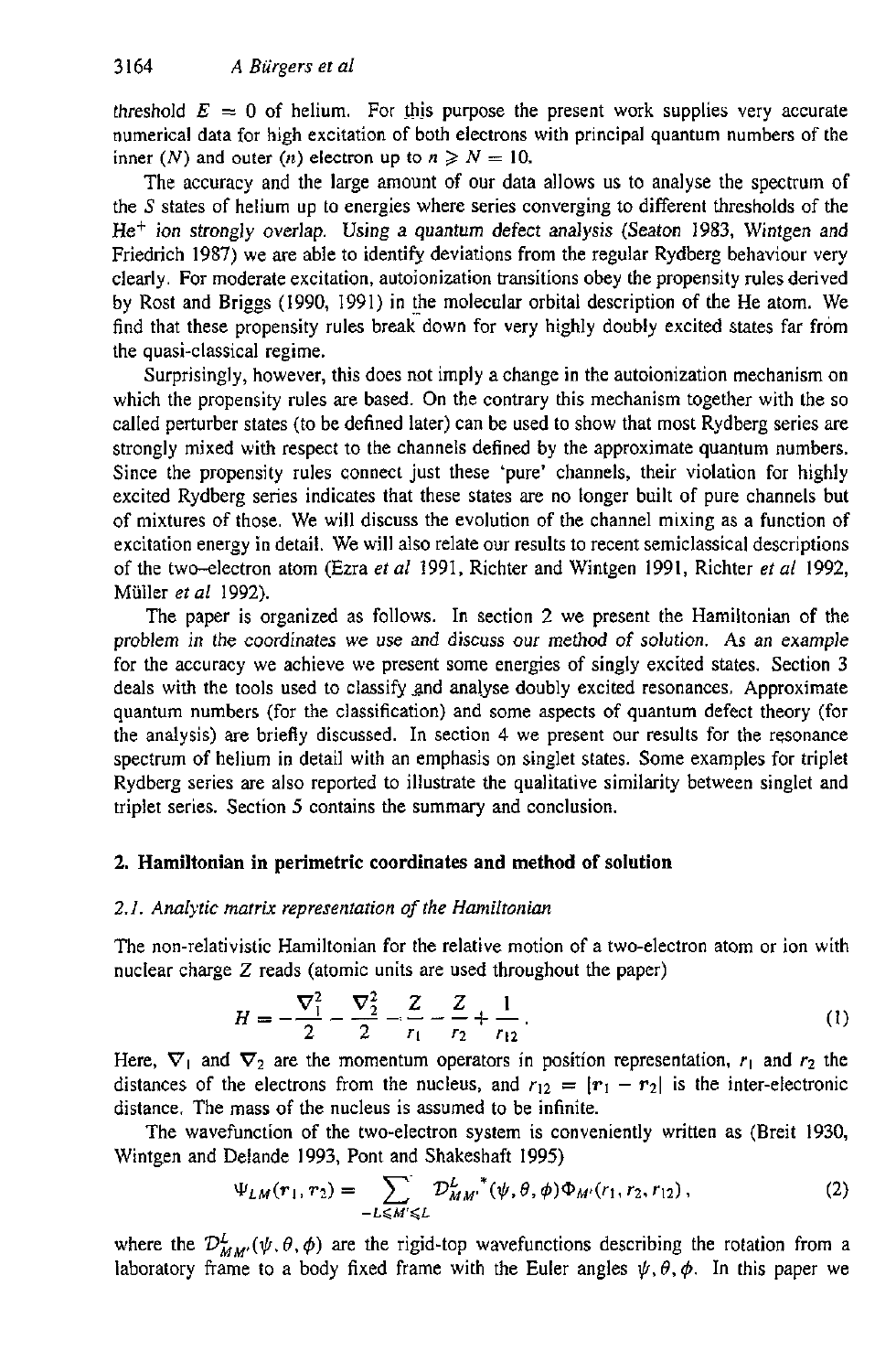restrict ourselves to  $L = 0$  states for which the dynamics in the plane spanned by the three particles does not depend on its orientation in space. Hence we can restrict our considerations to this plane described by three variables only. Formally this corresponds to  $\mathcal{D}_{\infty}^{0}$  = constant in (2).

The full solution of the corresponding Schrödinger equation remains nevertheless a nontrivial problem. We use a transformation of the Schrödinger equation to perimetric coordinates as defined by Coolidge and James (1937). Even though this coordinate set has already been used for numerical ground state calculations as early as 1958 (Pekeris), its power and simplicity for the calculation of highly doubly excited states was not fully recognized in the past. The perimetric coordinates have the great advantage that they produce, together with an appropriately chosen basis set, a matrix representation of the hamiltonian which is sparse and of banded structure and therefore allows for an efficient diagonalization. The perimetric coordinates are defined as follows:

$$
x = r_1 + r_2 - r_{12}
$$
  
\n
$$
y = r_1 - r_2 + r_{12}
$$
  
\n
$$
z = -r_1 + r_2 + r_{12}
$$
  
\n(3)

In these coordinates the Hamiltonian (1) reads

$$
H = \sum_{i,j=x,y,z} \partial_i{}^{\dagger} \frac{P_{ij}^{(3)}(x,y,z)}{(x+y)(x+z)(y+z)} \partial_j - \frac{2Z}{x+y} - \frac{2Z}{x+z} + \frac{2}{y+z} \,. \tag{4}
$$

The  $P_{i}^{(3)}$  in (4) are polynomials of degree 3 of the variables *x*, *y*, *z* and can be found in the appendix. (The dagger with the partial derivative in (4) means that this operator acts to the left.)

We expand the wavefunction for each degree **of** freedom in a complete Sturmian basis set and (anti-) symmetrize the product functions (the exchange of the two electrons corresponds to an exchange of the *y* and z coordinates). **An** element of this basis then reads

$$
\Phi_{nmk}^{\pm}(x, y, z) = \phi_n(\alpha x) \left[ \phi_m(\beta y) \phi_k(\gamma z) \pm \phi_k(\gamma y) \phi_m(\beta z) \right]
$$
 (5)

with  $\phi_n(u)$  defined as

$$
\phi_n(u) = L_n(u) e^{-u/2} \tag{6}
$$

where the  $L_n(u)$  are the usual Laguerre polynomials. The volume element

$$
dV = \frac{8\pi^2}{32}(x+y)(x+z)(y+z) dx, dy, dz
$$
 (7)

cancels the singularities in the Hamiltonian **(4)** if matrix elements are calculated. Orthonormalization and recursion relations of the Laguerre polynomials guarantee that most of the matrix elements between basis states vanish. This leads to the sparse and (under appropriate order of the basis elements) banded structure of the matrix representation of the Hamiltonian. The calculation of the non-vanishing matrix elements is simple and can be done algebraically using fast and accurate integer arithmetic.

The eigenvalues of the matrix do not depend on the parameters  $\alpha$ ,  $\beta$ ,  $\gamma$  in (5) if a complete basis **is** *used.* In numerical calculations, however, only a finite basis can be implemented on the computer because of limited storage capacities. We use truncated basis sets up to a maximum node number  $\omega = n + m + k = 64$ , corresponding to 24497 basis states. The convergence is checked with respect to increasing basis size. This convergence, however, is sensitive to the choice of our scaling parameters  $\alpha$ ,  $\beta$ ,  $\gamma$ . We rewrite them as  $\alpha = a\beta$  and  $\gamma = c\beta$  and choose *a* and *c* to be real. For states where both electrons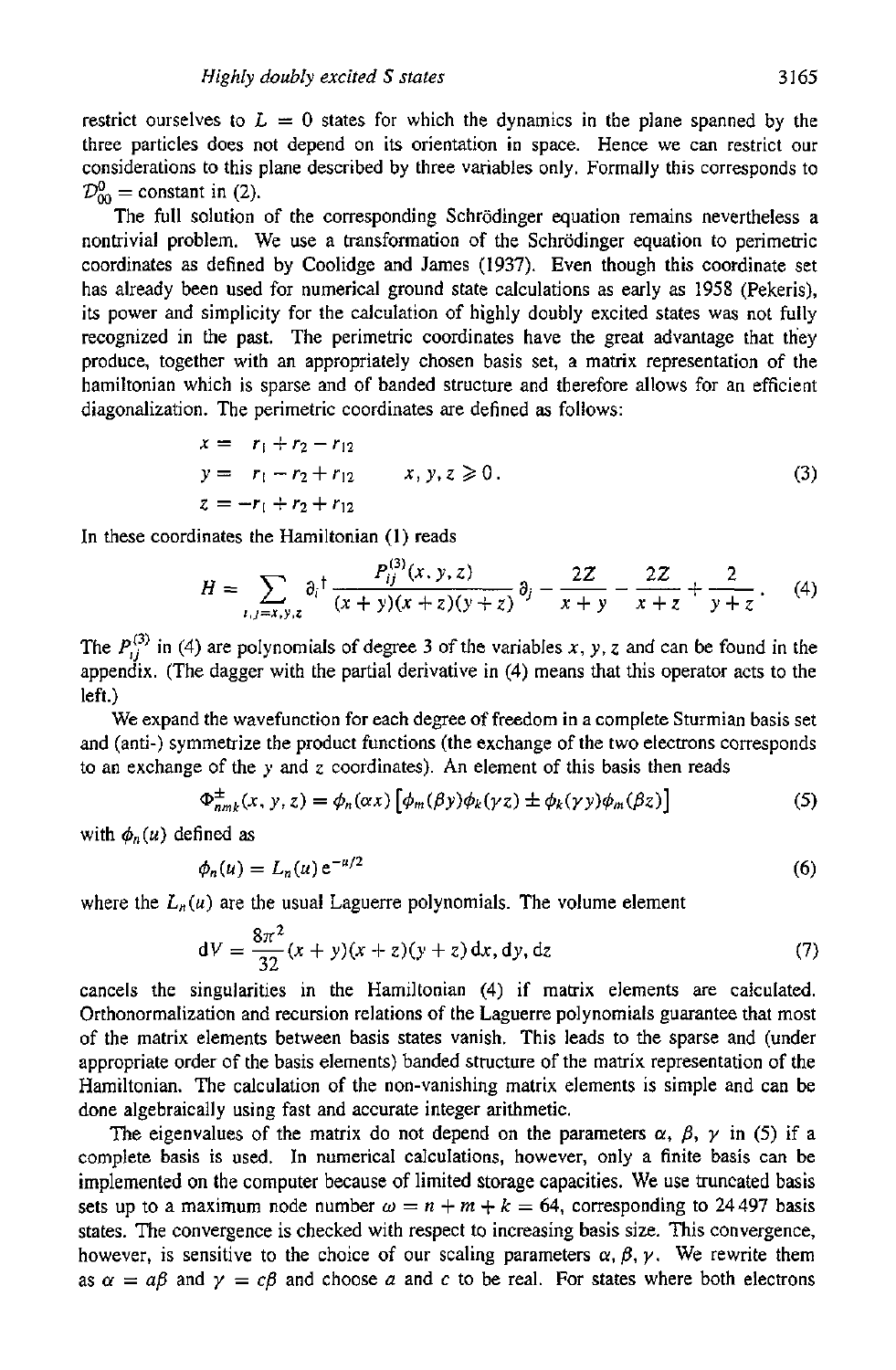are approximately symmetrically excited,  $c=1$  is the natural choice. This leads to a further reduction of the bandwidth of the matrix since there are even more matrix elements exactly vanishing due to the orthonormalization relations of the Laguerre polynomials. For asymmetrically excited states, *c* should be approximately equal to the quotient of the principal hydrogenic quantum numbers of the two electrons in the independent-electron limit to obtain a rapid convergence. However, in this case the bandwidth is significantly larger than in the  $c = 1$  case, which not only increases the computation time but also lowers the maximum basis size that can be implemented under the same storage capacities  $(\omega = 42)$ instead of 64). Hence we have used  $c \neq 1$  only for moderately excited states. A good choice for *a* is  $a = 1 + c$  which gives the correct asymptotic behaviour in the independent-electron limit.

With these parameters the Schrodinger equation **(4)** has the matrix form

$$
(\beta^2 \hat{T} + \beta \hat{V} - E \hat{N}) \Psi = 0.
$$
 (8)

The matrices  $\hat{T}$ ,  $\hat{V}$ ,  $\hat{N}$  of the kinetic energy *T*, the potential energy *V* and the unit operator  $N$  are real symmetric and depend on  $a$  and  $c$ , but *not* on  $\beta$ .

For real  $\beta$  the matrix equation (8) represents a real variational problem leading to real eigenenergies of the hamiltonian. Hence, with real  $\beta$  the real energies of singly excited states can be calculated. Resonances, however, are described by complex energies,

$$
E_{\rm res} = E_R - i\,\Gamma/2\,. \tag{9}
$$

To calculate those complex energies, we apply the complex rotation technique (Reinhardt 1982, Ho 1983). It is implemented by using a *complex* variational parameter  $\beta$  in (8),

$$
\beta = b e^{i\theta} \tag{10}
$$

with real *b*,  $\vartheta$ . A typical choice for *b* is  $b = 1/N$  or smaller (*N* is the principal quantum number of the  $He<sup>+</sup>$  ion to which the Rydberg series converges).

By solving **(8)** we get a large number of converged complex eigenvalues that represent the doubly excited resonances.

# *2.2. Numerical computation of resonances*

The actual computation of the eigenvalues of (8) is performed in two steps. In a first step a certain number of eigenvalues is calculated around a (complex) energy by using a fast Lanczos algorithm (Delande *er a1* 1991). In this way we get a number of candidates with one program call. The eigenvalues are checked for convergence by systematically increasing the basis size. Note that at this stage the parameter  $\beta$  is not optimized but remains the same for all eigenvalues calculated at the same time.

In a second step the complex matrix equation **(8)** is solved using an inverse iteration method on an  $LDL<sup>T</sup>$  decomposition of the matrix (8) with the results from step one as starting values. This program also calculates some expectation values, using the expansion coefficients of the eigenstate in the basis set. For each state we use an iterative algorithm to optimize the complex scaling parameter  $\beta$  such that the complex energy becomes stationary,  $\partial E/\partial \beta = 0$ . The wavefunction then fulfils the complex virial theorem  $-2\langle T \rangle = \langle V \rangle = 2E$ (Ho **1983).** Here we also check the convergence of the complex eigenvalues with respect to the basis size and the partial derivative  $\partial E/\partial a$ , which should also vanish for an exact eigenfunction. It turns out that most of the (well converged) eigenvalues obtained **by**  the Lanczos algorithm fulfil the specified accuracy after only a few (sometimes only one) iterations so that in most cases the results of our first step are good enough if one is only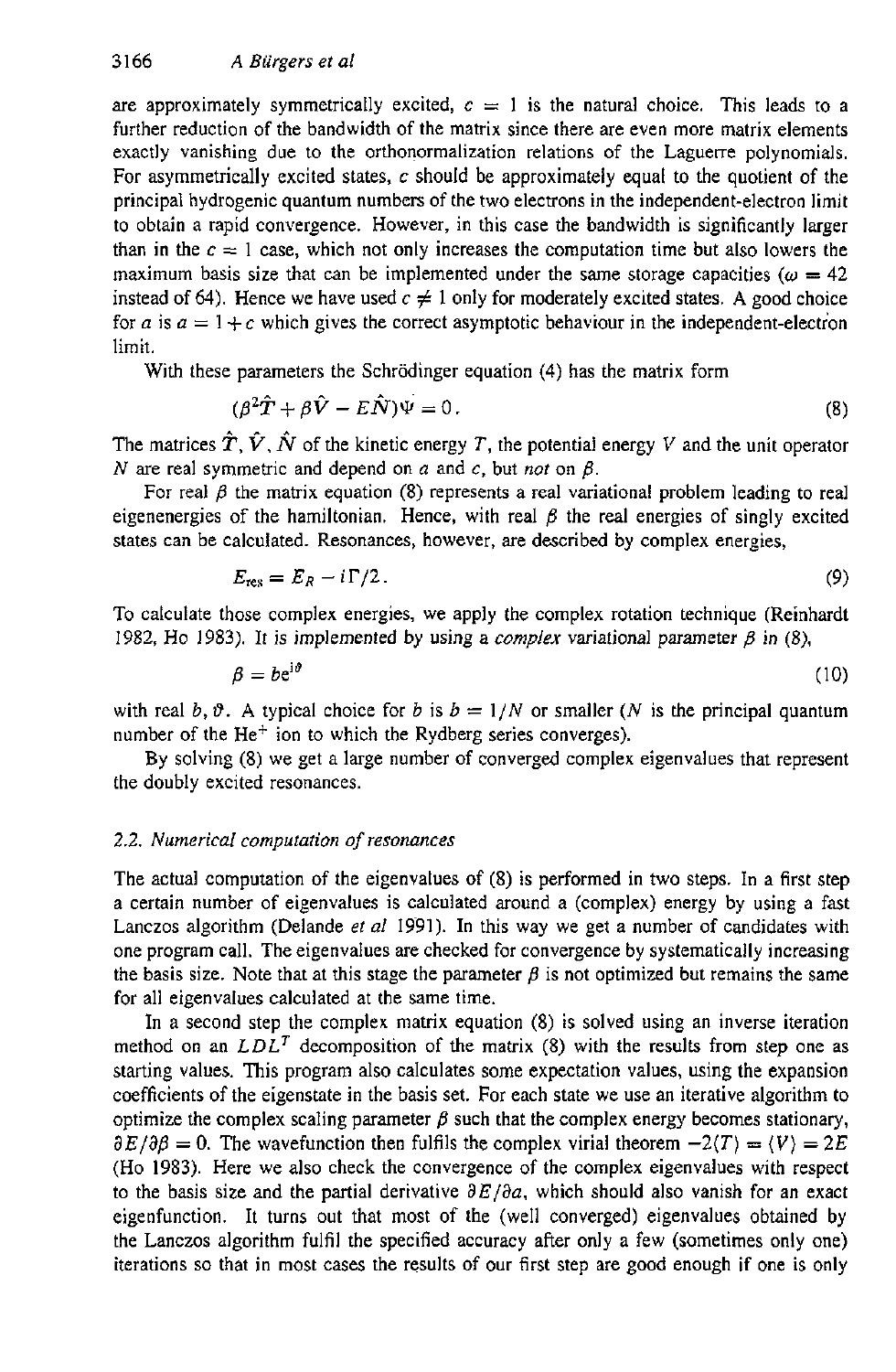interested in the resonance energies. This can be interpreted as a signature of a weak dependence of the energy on  $\beta$  for large basis sets.

#### *2.3. Accuracy*

To demonstrate the accuracy of this method we list here our results for the energies of singlet and triplet singly excited states of the He atom (table I). **All** converged digits are shown. The numbers in parentheses give the maximum uncertainty in the last digit(s). For comparison, we show (in italics) the hitherto most accurate data we are aware of (Drake 1988).

The energies for doubly excited states can be calculated **as** accurately as for moderately singly excited states. In the following we will present our resonance energies with an accuracy of  $10^{-9}$  au although most of the data are better converged. In the worst cases the uncertainty is not larger than 2 in the last digit quoted.

**Table 1. Energies** of **the singly excited Rydberg series labeled by independent electron quantum numbers. The numbers in italics are the results obtained by Drake (1988) using a set of Hylleras**  type basis functions. The numbers in parentheses denote the accuracy in the last digit(s).

| state       | $-E({}^{\dagger}S)$          | $-E(^3S)$                    |
|-------------|------------------------------|------------------------------|
| <i>isis</i> | 2.903 724 377 034 119 589(5) |                              |
|             | 2.903 724 377 034 15(28)     |                              |
| 1s2s        | 2.145 974 046 054 412(3)     | 2.175 229 378 236 791 300(8) |
|             | 2.145 974 046 054 28(11)     | 2.1752293782367910(3)        |
| Is 3s       | 2.061 271 989 740 87(2)      | 2.068 689 067 472 454(6)     |
| ls4s        | 2.033 586 716 88(17)         | 2.0365120830981(3)           |
| ls5s i      | 2.021 176 851 15(6)          | 2.022 618 872 30(1)          |
| ls6s        | 2.014 563 097 4(6)           | 2.015 377 452 99(1)          |
| 1s 7s       | 2.010 625 775 3(4)           | 2.011 129 919 51(1)          |
| 1s8s        | 2.008 093 619 1(5)           | 2,008 427 121 99(16)         |
| Is9s        | 2.006 369 551 1(10)          | 2.00660151645(21)            |
| ls l Os     | 2.005 142 987 4(27)          | 2.0053107941(8)              |
| islis       | 2.004 239 408(4)             | 2.004310794(4)               |
| ls 12s      | 2.003 554 611(7)             | 2.003650618(8)               |
| 1s13s       | 2,003 023 271(8)             | 2.003 098 445 (16)           |
| 1s14s       | 2.002 602 732(10)            | 2.002 662 66(4)              |
| 1s15s       | 2,002 264 191(11)            | 2.00231267(8)                |
| 1s16s       | 2.001 987 2(3)               |                              |

#### **3. Representation of the** resonance parameters

**As** mentioned in the introduction the goal of this paper is twofold, firstly to provide numerical data of high quality for two-electron resonances over a wide range of energy, and secondly to examine the current understanding of two-electron resonances in terms of their classification by approximate quantum numbers (Herrick 1983, Lin 1986, Feagin and Briggs 1988) and in terms of the predicted propensity rules for autoionization (Rost and Briggs 1990, 1991). We will also comment on the role of classical orbits for the understanding of two-electron resonances in particular for high excitations (Ezra *et al* 1991, Muller *et a[*  1992, Wintgen *er al* 1994).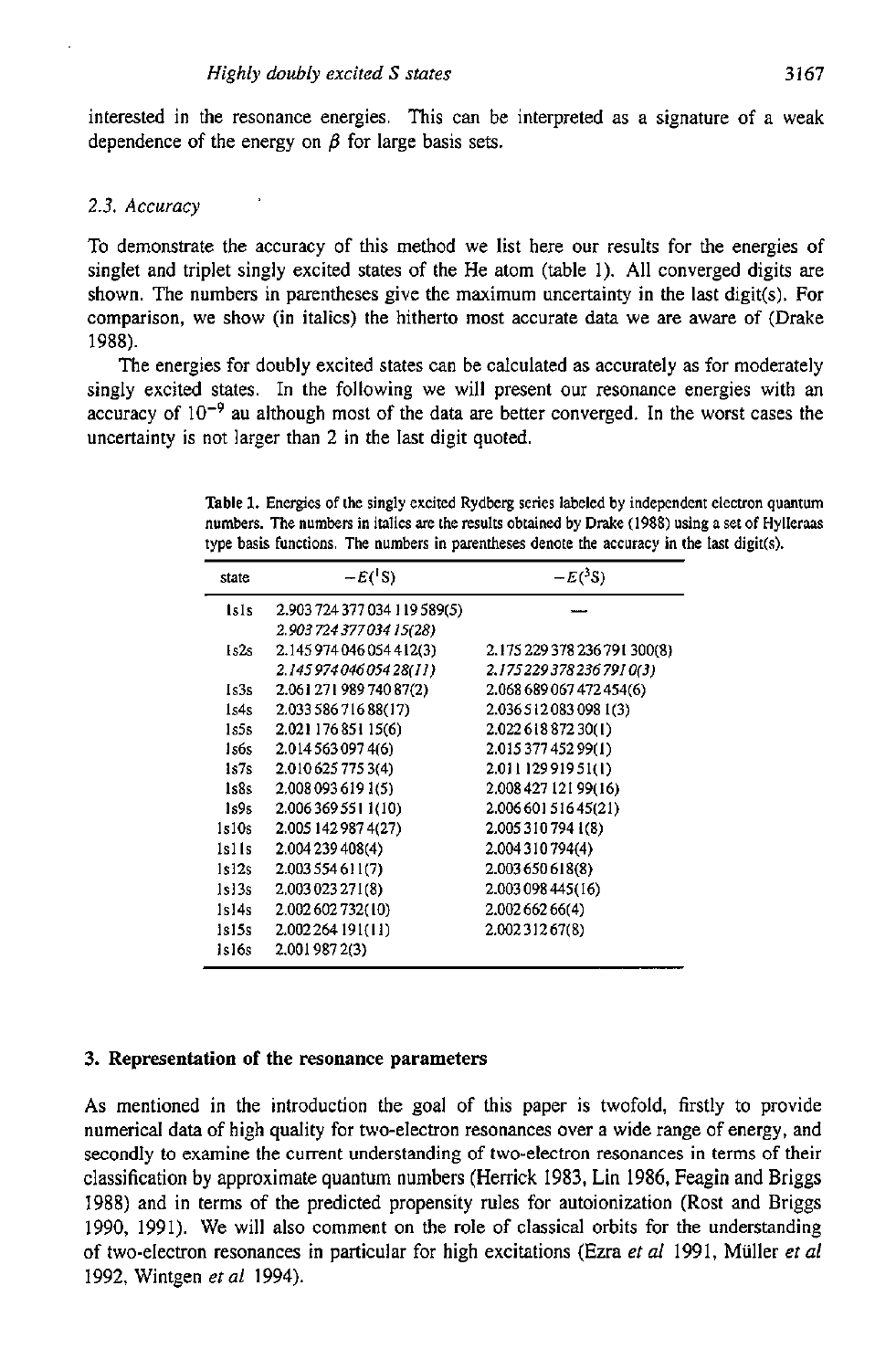However, for the presentation of the enormous data material in some ordered fashion we need a 'neutral' tool which does not anticipate the possible classification according to the aforementioned schemes. Our principal tool will be single- and multi-channel quantum defect theory. At high energies an ordering according to the quantum defects **as** we derive them from our data is not unique and we need an additional criterion to determine *to* which subseries the resonance should belong. In these cases we use the expectation value  $\langle \cos \theta \rangle$ of the inter-electronic angle as a guideline.

# *3.1. Labelling and quantum numbers*

The complex eigenvalues obtained by the method described above can be characterized by three indices,  $E = E_{Nkn}$ . The first index *N* denotes the principal quantum number of the electron in the remaining  $He<sup>+</sup>$  ion once the outer electron is ionized. For successively higher excitation of the outer electron with principal quantum number *n* the corresponding Rydberg series converge to the threshold  $E_N = -Z^2/2N^2$  in the limit  $n \to \infty$ . There are *N* different Rydberg series of singlet states converging to each threshold because there are *N* different possibilities to couple the single particle angular momenta to  $L = 0$ . Note, however, that those single particle angular momenta are no longer good quantum numbers **as** in the independent-electron picture because of the strong electron-electron correlation.

Each of these Rydberg series converging to the same threshold is labelled by the index *k* which asymptotically  $(n \to \infty)$  determines the parabolic quantum numbers of the Stark-type state in which the inner electron resides (Rost and Briggs 1991). The index  $k, k = -N + 1, -N + 3, \ldots, N - 3, N - 1$ , is therefore related to the expectation value of cos $\theta$ , where  $\theta$  is the angle between the two electron position vectors  $r_1$  and  $r_2$ 

$$
\langle \cos \theta \rangle \xrightarrow[n \to \infty]{} -\frac{k}{N}.
$$
 (11)

We see from (11) that for extremely high excitation  $N \rightarrow \infty$  of the inner electron we get two collinear configurations with minimum angle  $\langle \cos \theta \rangle \rightarrow (N-1)/N \approx +1$  which corresponds to a configuration with both electrons on the same side of the nucleus ( $\theta \approx 0^{\circ}$ , the 'frozen planet states', Richter *et al* (1992)) and  $\langle \cos \theta \rangle \rightarrow -(N-1)/N \approx -1$  where the electrons are localized on different sides of the nucleus  $(\theta \approx 180^\circ)$ , an 'asymmetric stretch', Rost *et al* (1991)). These two collinear configurations can be represented classically by characteristic periodic orbits which surprisingly are stable for the  $\theta \approx 0^{\circ}$  case and moderately unstable for the  $\theta \approx 180^\circ$  case (Ezra *et al* 1991, Richter and Wintgen 1991).

In what follows we use the nomenclature  $(N, k)_n$  to identify a single state and  $(N, k)$  to specify a whole series. However, this classification is only unique in the limit  $n \to \infty$  where perturbation theory can be applied and the He+-electron interaction can be diagonalized in a stark basis of the He<sup>+</sup> ion (Gailitis and Damburg 1963). It has been a puzzle for a long time that the asymptotic  $(n \to \infty)$  classification holds also for states where both electrons are equally excited  $(n \approx N)$ . This was first realized by Herrick in a group theoretical approach (Herrick 1983). His set of quantum numbers consists of  $(N, K, T, n)$  where  $(N, K, n)$ corresponds to our labels  $(N, k, n)$  and  $T$  is the projection of the total angular momentum on the inter-electronic axis (related to M' in our nomenclature, see (2)). Of course for  $L = 0$ we have  $T = M' = 0$ . To specify the character of the electron exchange symmetry (Pauli principle) one needs a fifth quantum number which is according to Lin (1986) commonly referred to as  $A = \pm 1$  (Herrick himself called it *v*). In the case of  $L = 0$  states  $A = +1$ corresponds to <sup>1</sup>S states and  $A = -1$  to <sup>3</sup>S states. For the relation to other classification schemes see e.g. Rost and Briggs (1991).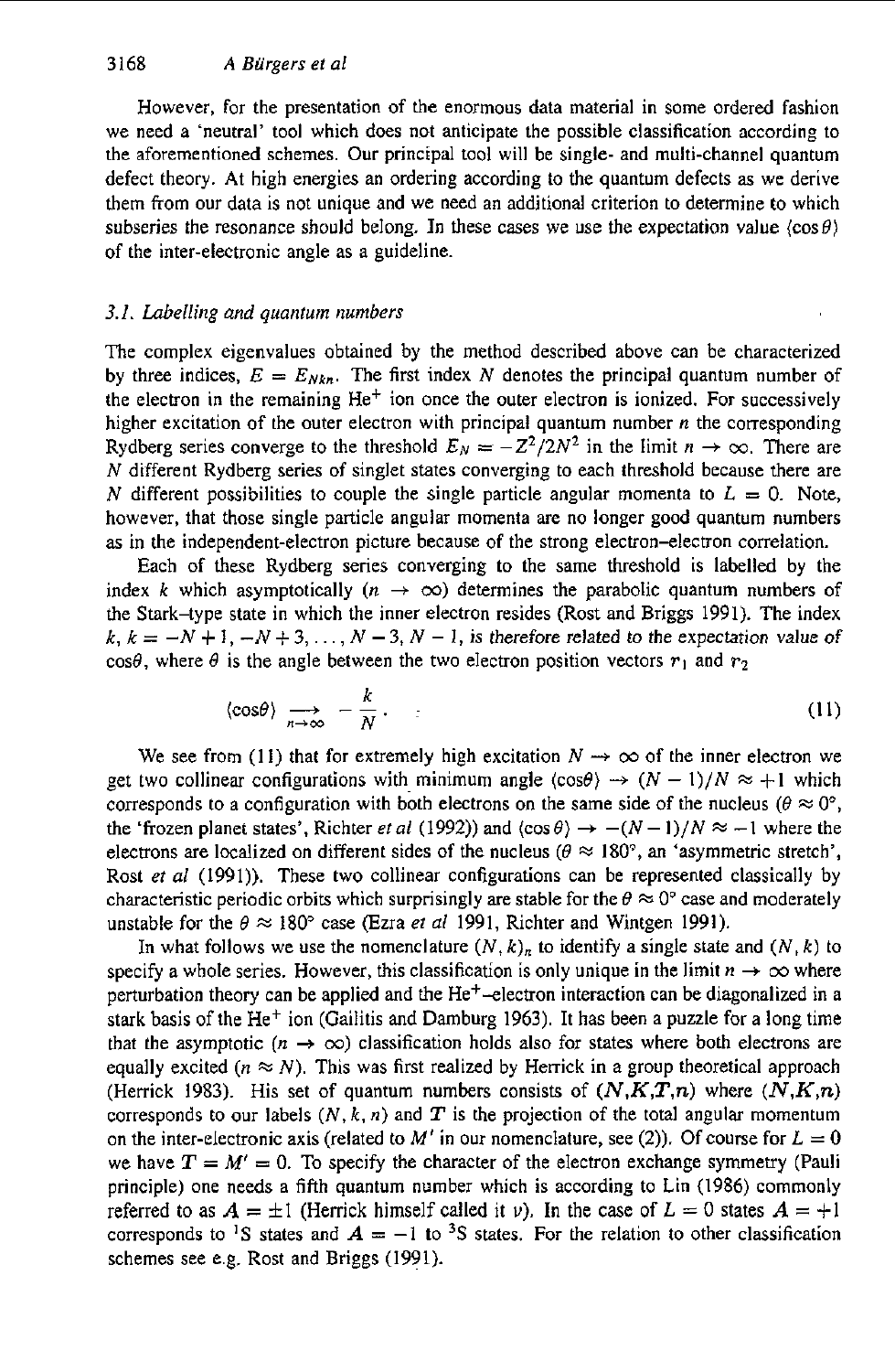#### *3.2. Quantum defects*

To the extent to which the separation of the resonances into series holds, the (complex) energies can be conveniently parameterized by the ansatz

$$
E_{Nkn} = -\frac{Z^2}{2N^2} - \frac{(Z-1)^2}{2\nu_{kn}^2} = -E_N - \frac{(Z-1)^2}{2(n-\mu_{kn})^2}
$$
(12)

where  $v_{kn}$  is an effective quantum number for the outer electron and  $\mu_{kn}$  is its quantum defect. According to this ansatz the total energy of the system consists of the energy *of* the inner (outer) electron in the field of the unshielded (shielded) nucleus only; all discrepancies from this simple picture are collectively described by the  $\mu_{kn}$ . Note that since the  $E_{Nkn}$ are complex for doubly excited states,  $v_{kn}$  and  $\mu_{kn}$  are also complex. The real part of the quantum defect determines the energy shift (in units of the nodal number *n)* whereas the imaginary part gives the rescaled width  $\Gamma v_{kn}^3$ .

The discrete points  $\mu_{kn}$  lie on a continuous curve  $\mu(E)$ . For unperturbed Rydberg series the quantum defect is a slowly varying function of the energy (Seaton 1983, Wintgen and Friedrich 1987). Already for moderate excitation of the inner electron, however, Rydberg series converging to different thresholds of the  $He<sup>+</sup>$  ion begin to overlap leading to a perturbation of the Rydberg series (Burgers and Wintgen 1994). This can be described within a three-channel quantum defect theory **(3QDT)** where the first channel contains one state (the so called perturber). the second one the unperturbed Rydberg series under consideration, and the third channel is open (Wintgen and Friedrich 1987). The real and imaginary part of the quantum defect is then parameterized as follows:

$$
Re \mu(E) = \bar{\mu}(E) - \frac{1}{\pi} \arctan\left(\frac{1}{\epsilon}\right)
$$
 (13)

$$
\operatorname{Im}\mu(E) = \bar{\gamma}(E) + \gamma_0 \frac{(q+\epsilon)^2}{1+\epsilon^2},\tag{14}
$$

where  $\epsilon = (E - E_R)/(\Gamma/2)$  measures the energy with respect to the location  $E_R$  of the perturber in units of its half width  $\Gamma/2$ . The quantities  $\bar{\mu}(E)$  and  $\bar{\gamma}(E)$  are slowly varying backgrounds of the quantum defect (real part) and the reduced width (imaginary part),  $\gamma_0$ is the amplitude of the Fano-type modulation in (14) (Fano 1961, Wintgen and Friedrich 1987).

The perturbing state itself does not appear as an isolated state but becomes an additional member of the perturbed Rydberg series. All the states in a confined region in the vicinity of the perturber (and also the perturber itself) are shifted due to the interaction between the corresponding channels. Far from the perturbed zone the series remains unperturbed, but since one state has been added the numbering has changed and the quantum defect increases by unity. The location and width of such a perturber can be determined by fitting (13) and (14) to the resonance data.

This picture also holds for more than one perturber resulting in several arctan-shaped 'jumps' provided the perturbers do not interfere. If they do the picture becomes more complicated since the interaction of the perturbers significantly changes both the location and the width of the pseudoresonant jumps (Friedrich 1991).

Since the pseudoresonant perturber is not **a** true resonant state it does not appear in a converged numerical calculation as a single (complex) eigenvalue. This remains true even for non-converged calculations as long as, in the truncated basis, the dense Rydberg states forming the pseudocontinuum are well represented. However, *if* one deliberately chooses the basis parameters  $a, c, \beta$  so that the Rydberg states are *badly* represented, the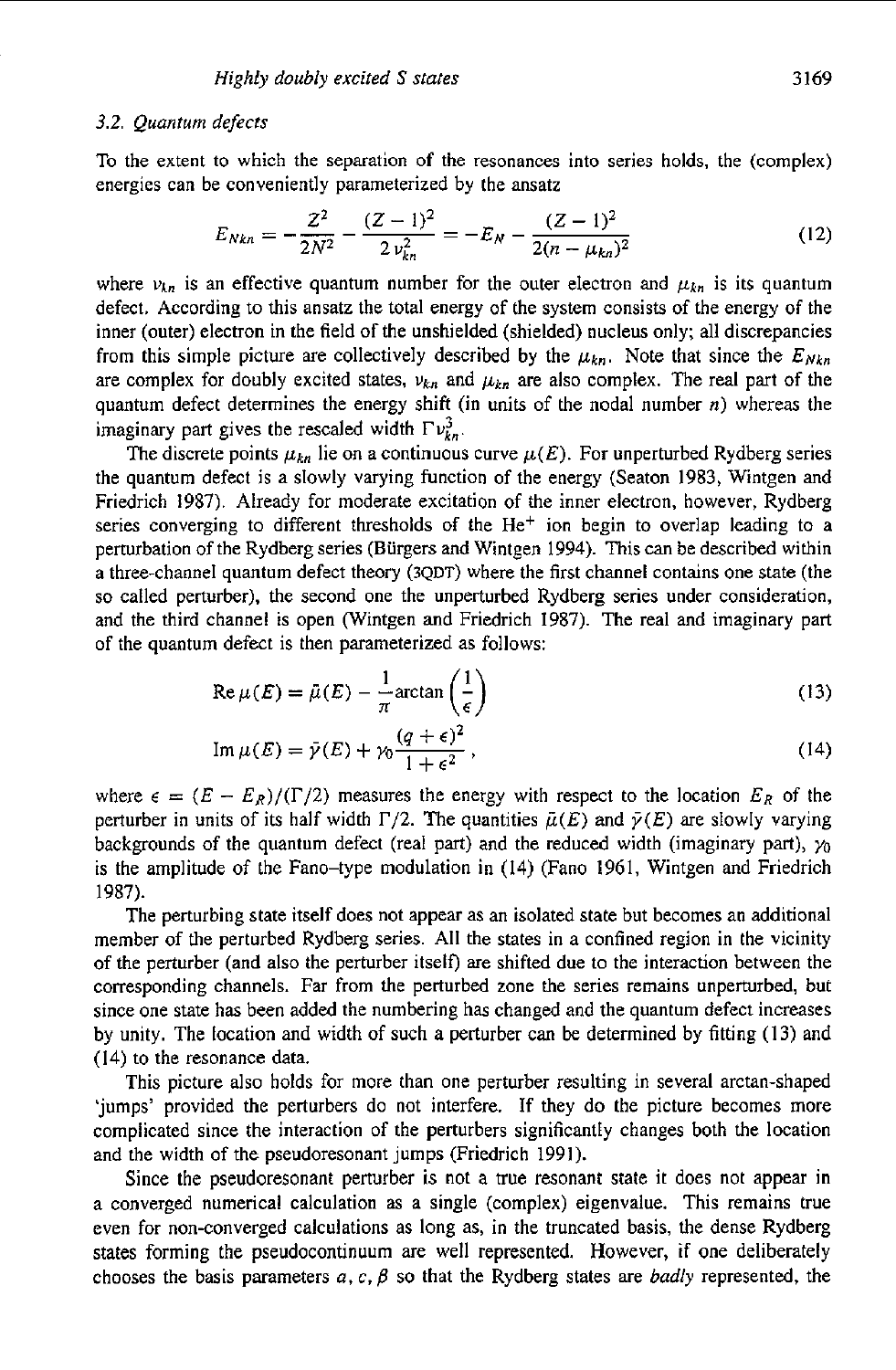pseudocontinuum no longer 'exists' and the perturber itself occurs as an isolated state. These states are only fairly well converged since enlarging the basis size also improves the representation of the pseudocontinuum. The situation becomes better the closer the perturber is to the corresponding ionization threshold. Hence by using a 'detuned' basis we can calculate directly the location and width of the perturbers and compare them to those values obtained by a **3QDT** fit.

# **4.** The spectrum **of the** He atom

# *4.1. Overview*

We have calculated doubly excited states for the helium atom for both singlet and triplet symmetry up to  $N = 10$ . Our calculations have been performed for infinite nuclear mass  $(M \rightarrow \infty)$ . A non-perturbative inclusion of the finite nuclear mass, however, does not lead to any difficulties and is already implemented in our computer code.



**Figure 1.** Sketch of the helium doubly excited spectrum for  $L = 0$ . We only show the lowest state for each threshold up to  $N = 10$ . The various states lie in the range indicated by the **rectangles. Both the singlet and the viplet system** me **shown,** 

Figure **1** schematically shows the spectrum of the He atom **for** both the singlet (left) and the triplet (right) symmetry. Only the lowest state and the thresholds are shown, indicating the energy range of the (resonant) states. For small  $N$  ( $N < 4$  in the singlet case and  $N < 6$ in the triplet case) the Rydberg series converging to different thresholds are energetically well separated and the spectrum is rather simple. Hence the quantum defects of the respective series should be slowly varying functions of the energy.

For larger *N* the Rydberg series converging to different thresholds begin to overlap energetically and we find that the Rydberg series are perturbed. **As** already shown in Burgers and Wintgen (1994) the perturbation scheme for moderately excited series follows the propensity rules derived by Rost and Briggs (1990, 1991) in a molecular orbital approach. For very highly excited sates and  $k \approx 0$ , that is far from a collinear configuration, it is no longer clear whether a *k* index can still be assigned and the propensity rules break down.

In the following we will present our results in detail. For the sake of clarity we will focus on the series with singlet symmetry. In general, singIet and triplet spectra show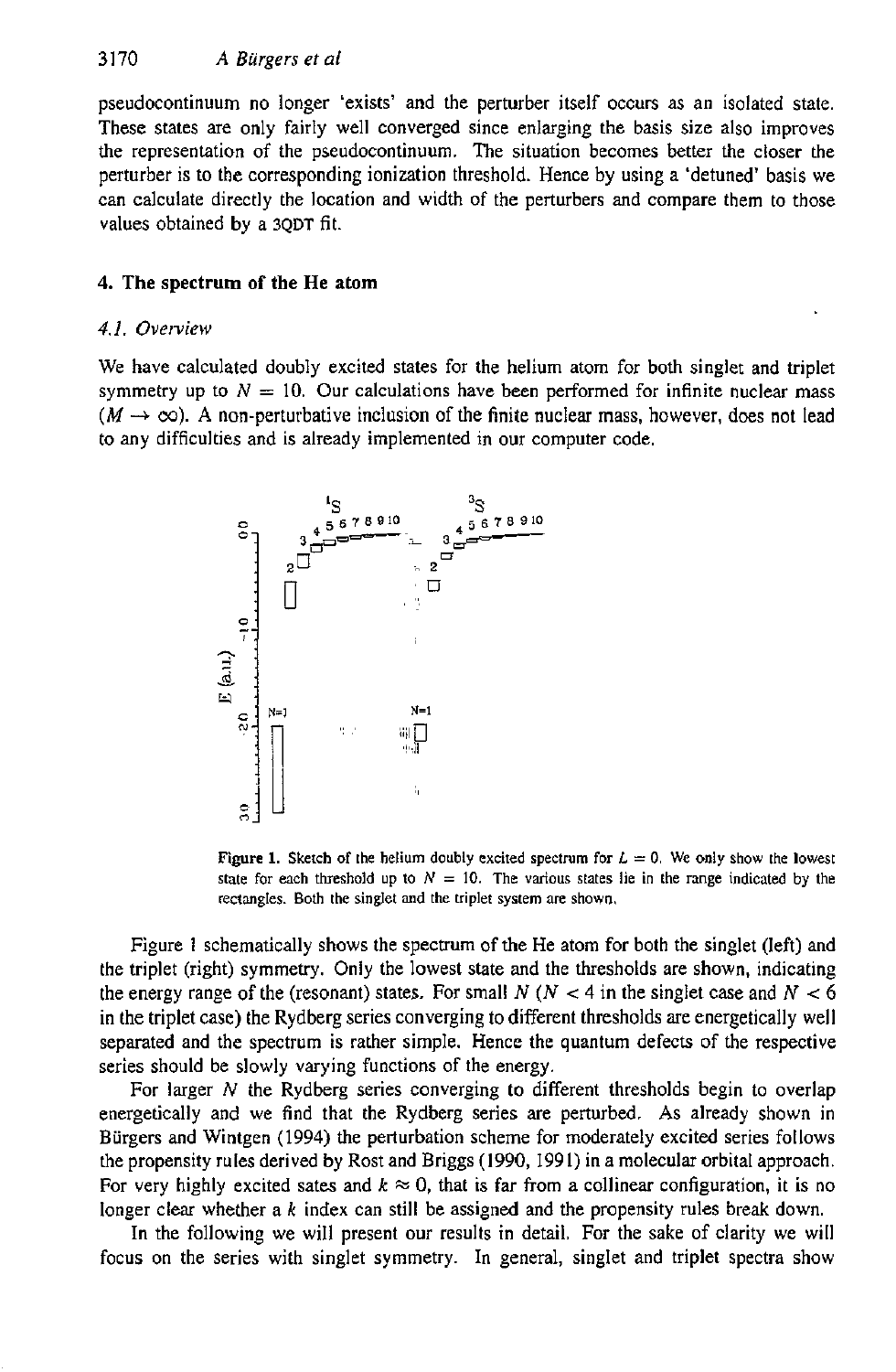the same features. However, since triplet manifolds **are** energetically more separated than singlet manifolds (see figure I) the phenomena of perturbed Rydberg series start **for** higher *N* in the tnplet case.

#### 4.2. The unperturbed Rydberg series  $(N = 2, 3)$

|   | state |                | ١s            |                           | 3ς            |                  |
|---|-------|----------------|---------------|---------------------------|---------------|------------------|
| Ν | k     | n              | $-$ Re $E$    | $-\mathop{\mathrm{Im}} E$ | $-$ Re $E$    | $-\mathrm{Im} E$ |
| 2 | 1     | $\overline{2}$ | 0.777867636   | 0.002 270 653             |               |                  |
|   |       | 3              | 0.589894682   | 0.000 681 239             | 0.602577505   | 0.000 003 325    |
|   |       | 4              | 0.544 881 618 | 0.000 246 030             | 0.548840858   | 0.000001547      |
|   |       | 5              | 0.526 686 857 | 0.000 109 335             | 0.528413972   | 0.000 000 771    |
|   |       | 6              | 0.517641112   | 0.000 056 795             | 0.518546375   | 0.000 000 428    |
|   |       | 7              | 0.512513488   | 0.000 032 992             | 0.513046496   | 0.000 000 260    |
|   |       | 8              | 0.509332686   | 0.000 020 795             | 0.509672798   | 0.000 000 169    |
|   |       | 9              | 0.507 225 835 | 0.000 013 936             | 0.507456056   | 0.000 000 116    |
|   |       | 10             | 0.505759104   | 0.000 009 790             | 0.505922151   | 0.000 000 082    |
|   | -1    | $\mathbf{2}$   | 0.621927254   | 0.000 107 818             |               |                  |
|   |       | 3              | 0.548085535   | 0.000 037 392             | 0.559746626   | 0.000000130      |
|   |       | 4              | 0.527716640   | 0.000 023 101             | 0.532505349   | 0 000 000 072    |
|   |       | 5              | 0.518 104 252 | 0.000 014 894             | 0.520549199   | 0.000000041      |
|   |       | 6              | 0.512763242   | 0.000 009 970             | 0.514180356   | 0.000 000 025    |
|   |       | 7              | 0.509 483 569 | 0.000 006 918             | 0.510378174   | 0.000 000 016    |
|   |       | 8              | 0.507324340   | 0.000 004 959             | 0.507925149   | 0.000 000 011    |
|   |       | 9              | 0.505827143   | 0.000 003 657             | 0.506250079   | 0.000 000 008    |
|   |       | 10             | 0.504 746 388 | 0.000 002 766             | 0.505 055 341 | 0.000 000 006    |

**Table 2.** Energies for the  $(2, k)$  Rydberg series (in au).

The data calculated for the  $(2, k)$  and  $(3, k)$  series are given in table 2 and table 3, respectively. **As** can be seen, the triplet states lie a little below the corresponding singlets. This is clear because the node in the triplet wavefunction at  $r_1 = r_2 = 0$  reduces the electron-electron repulsion. As a consequence, the widths of the triplet states are about two orders of magnitude smaller than those of the corresponding singlet states. The character of the wave function on the Wannier saddle  $r_1 = r_2$  is essential for the decay mechanism (Rost and Briggs 1990) and for the separation of different Rydberg series labeled by *k* (see above).

In principle we could extend our calculation for these states both to obtain more accuracy and for higher *n* values. However, at this stage relativistic effects should become significant which have not been included yet. Moreover, high *n* states can be calculated with almost the same accuracy by simply fitting the quantum defects as a function of *n.* 

### 4.3. Simply perturbed Rydberg series  $(N = 4, 5)$ : confirmation of the propensity rules

We now come to the region where the Rydberg series converging to different thresholds of the He<sup>+</sup> ion begin to overlap energetically. This has a drastic effect on the complex resonance energies which is obvious in the quantum defect  $\mu_{kn}$ .

Figure 2 shows the real part of the quantum defect for the four Rydberg series converging to the  $N = 4$  threshold. The quantum defects of the three energetically higher Rydberg series  $(k = 1, -1, -3)$  are smooth functions of the energy. The quantum defect for the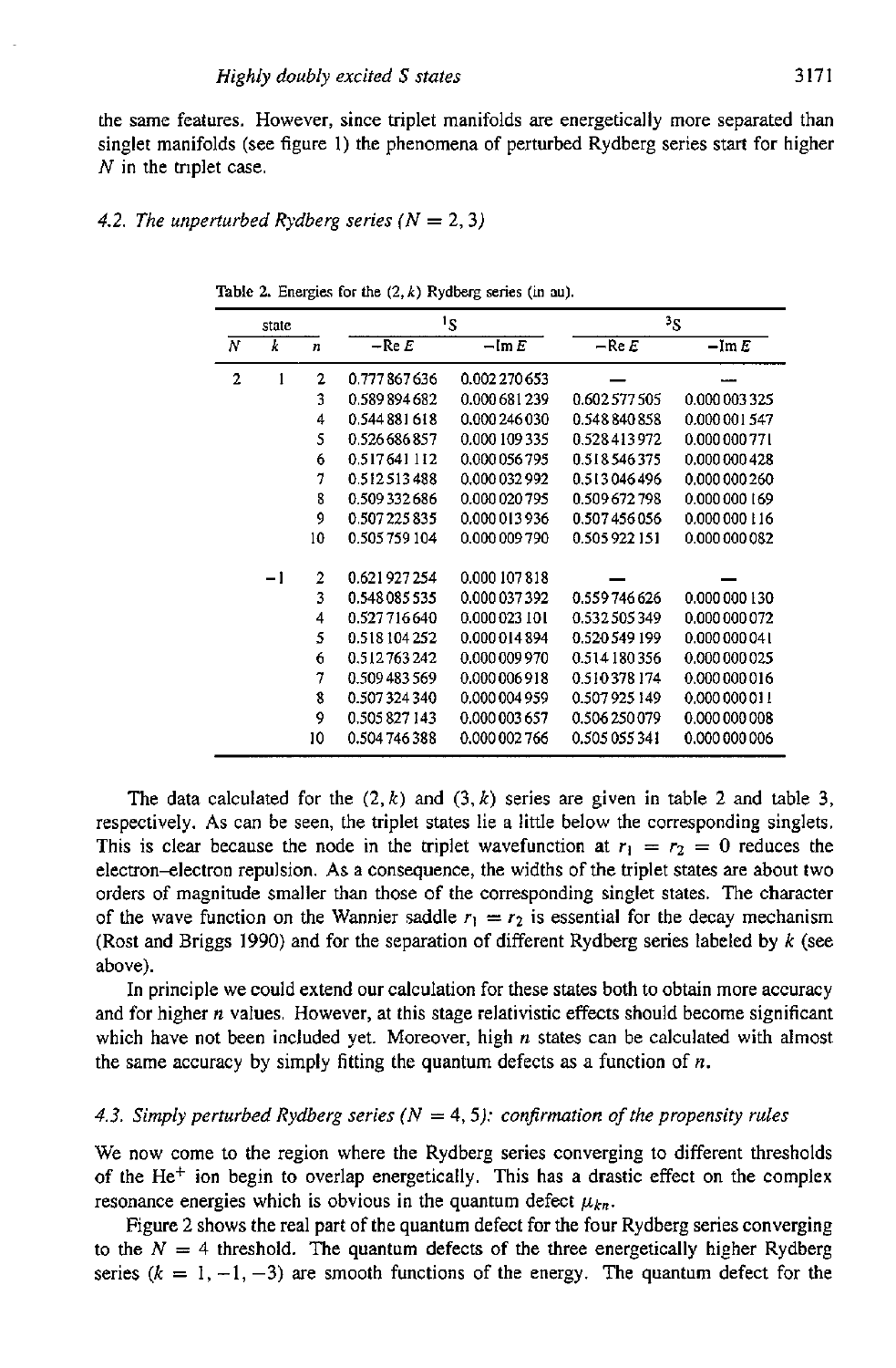|   | state          |              | ١s            |                        | 3S            |               |
|---|----------------|--------------|---------------|------------------------|---------------|---------------|
| N | k              | n            | $-$ Re $E$    | $-\operatorname{Im} E$ | $-$ Re $E$    | $-$ Im $E$    |
| 3 | $\overline{2}$ | 3            | 0.353 538 536 | 0.001 504 906          |               |               |
|   |                | 4            | 0.281072703   | 0.000 750 733          | 0.287277138   | 0.000014914   |
|   |                | 5            | 0.255972114   | 0.000 350 036          | 0.258 133 976 | 0.000 009 748 |
|   |                | 6            | 0.243 824 049 | 0.000 179 910          | 0.244 807 489 | 0.000 005 801 |
|   |                | 7            | 0.237 147 099 | 0.000 102 160          | 0.237672213   | 0.000003578   |
|   |                | 8            | 0.233 121 363 | 0.000 062 881          | 0.233 433 327 | 0.000 002 322 |
|   |                | 9            | 0.230 519 146 | 0.000 041 369          | 0.230719088   | 0.000 001 578 |
|   |                | 10           | 0.228 744 234 | 0.000 028 755          | 0.228 880 000 | 0.000 001 117 |
|   |                | 11           | 0.227 481 269 | 0.000 020 794          | 0.227 577 8   | 0.000 000 8   |
|   |                | 12           | 0.226 551 500 | 0.000 015 492          |               |               |
|   | 0              | 3            | 0.317457836   | 0.003 329 920          |               |               |
|   |                | 4            | 0.263 388 312 | 0.001 209 354          | 0.270283614   | 0.000 023 308 |
|   |                | 5            | 0.246 634 603 | 0.000 565 481          | 0.249000418   | 0.000 006 848 |
|   |                | 6            | 0.238 524 104 | 0.000318437            | 0.239696887   | 0.000 004 600 |
|   |                | 7            | 0.233898812   | 0.000 196 262          | 0.234 569 038 | 0.000 003 061 |
|   |                | 8            | 0.231001524   | 0.000 129 185          | 0.231421646   | 0.000 002 100 |
|   |                | 9            | 0.229064586   | 0.000 089 418          | 0.229345782   | 0.000 001 491 |
|   |                | 10           | 0.227 705 232 | 0.000 064 398          | 0.227902914   | 0.000 001 091 |
|   |                | $\mathbf{1}$ | 0.22671442    | 0.000 047 89           | 0.226859      | 0.000001      |
|   | $-2$           | 3            | 0.257371610   | 0.000 010 564          |               |               |
|   |                | 4            | 0.244 324 739 | 0.000 021 400          | 0.249 964 616 | 0.000 006 789 |
|   |                | 5            | 0.237 311 202 | 0.000 017 021          | 0.240314494   | 0.000 003 490 |
|   |                | 6            | 0.233 173 689 | 0.000 012 347          | 0.234 969 582 | 0.000 002 042 |
|   |                | 7            | 0.230 531 347 | 0.000 008 810          | 0.231692116   | 0.000 001 300 |
|   |                | 8            | 0.228741812   | 0.000 006 247          | 0.229 535 701 | 0.000 000 880 |
|   |                | 9            | 0.227473958   | 0.000 004 545          | 0.228040873   | 0.000 000 623 |
|   |                | 10           | 0.22654299    | 0.000 003 42           | 0.226962      | 0.000001      |

**Table 3.** Energies for the  $(3, k)$  Rydberg series (in au).

 $(N, k) = (4, 3)$  Rydberg series, however, increases rather suddenly by unity around 0.04 au below the  $N = 4$  threshold (which is located at  $-0.125$  au). This pseudoresonant jump is caused by the lowest doubly excited state of the  $N = 5$  Rydberg series, namely the  $(N, k)$ <sub>n</sub> =  $(5, 4)$ <sub>5</sub> state, which does not appear as an individual state but compresses the dense spectrum of the (4,3) Rydberg series (Biirgers and Wintgen 1994).

In figure 3 both the real and imaginary part of the quantum defect of the  $(4, 3)$  Rydberg series are shown. The solid lines are fits to (13) and (14), respectively, where  $\tilde{\mu}(E)$  is fitted by a polynomial of degree 2 and  $\bar{\gamma}(E)$  by a polynomial of degree 1. The data are obviously in excellent agreement with the predictions of the  $3QDT$ . This indicates that the  $(5, 4)$ <sub>5</sub> state mixes with the  $(N, k) = (4, 3)$  Rydberg series and not with the  $(4, 1)$ ,  $(4, -1)$  or  $(4, -3)$ series.

Furthermore, the lifetime of the states energetically close to the pseudoresonant jump **is** drastically enhanced. Although the width of the states affected does not vanish the fitted Fano profile has an approximate zero between the  $(4,3)_{11}$  and  $(4,3)_{12}$  states (Bürgers and Wintgen 1994). Such a behaviour can only be expected if there is effectively only one open channel for the perturbed series to decay to, though in principle there should be six. The data hence confirm the propensity rules for the non-radiative decay (Rost and Briggs 1990, 1991)

$$
\Delta N = -1 \qquad \Delta k = -1. \tag{15}
$$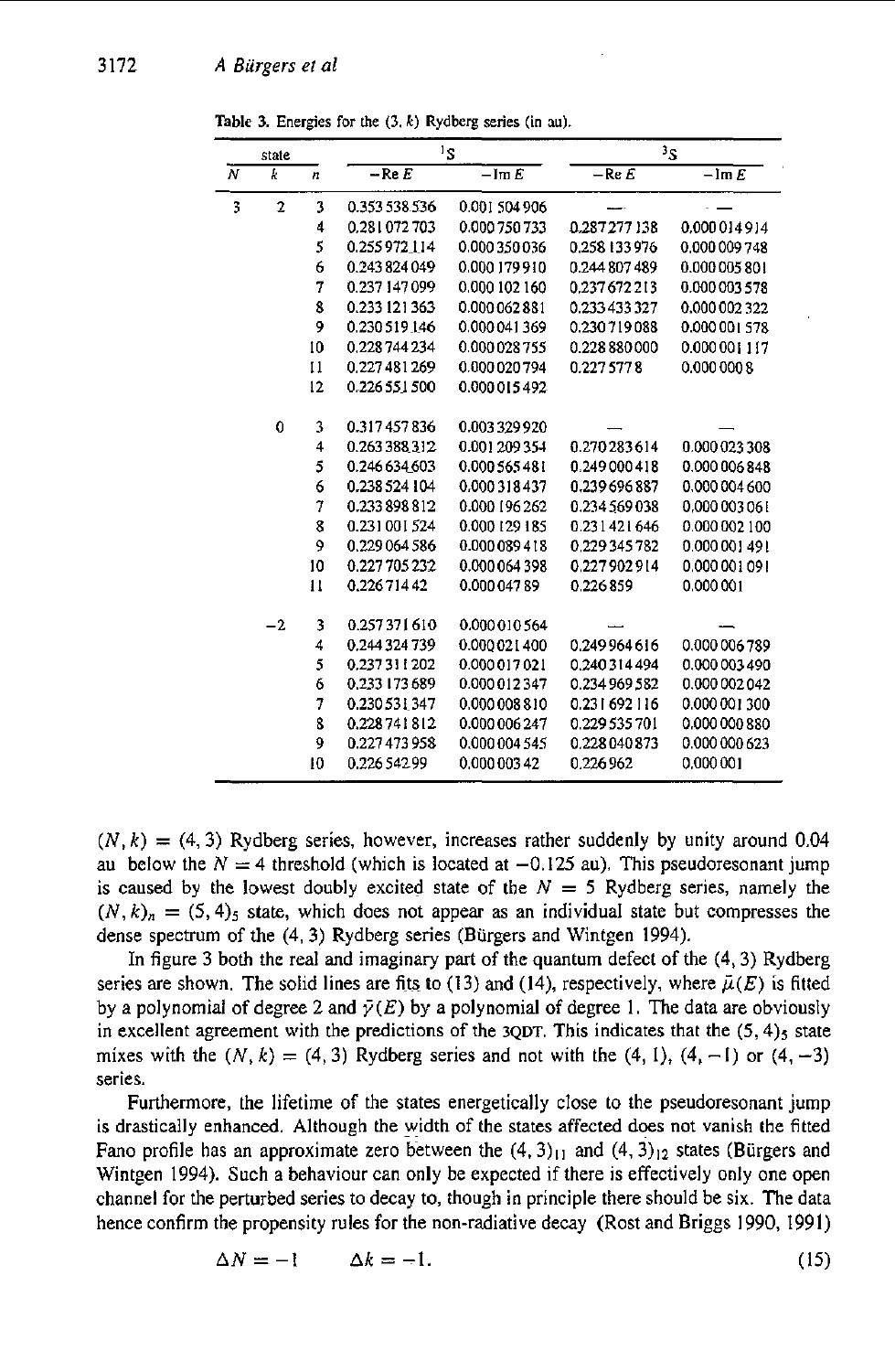

**Figure 2. Quantum defect (real pm) for the (4.** *k)* **Rydberg series (singlet symmetry). The location of the perturber is marked by a** small **solid line (a).** 



**Figure 3. Real and imaginary pan of the quantum defect of the (4, 3) Rydberg series (singlet symmetry). The solid line here represents a 3Qm fit to our data (see text). The location of the perturber is marked by the small solid** line **(a).** 

Another confirmation of the propensity rules (15) is provided by the comparison of the location  $E_R$  and width  $\Gamma$  of the perturber obtained by the fit of the **3QDT** functions to the complex eigenvalue obtained by the 'exact' calculations. Whereas the fit to the **3QDT**  gives the partial width **of** the perturber for the decay into the Rydberg series, the complex rotation calculation gives its total decay width for non-radiative decay. Both widths are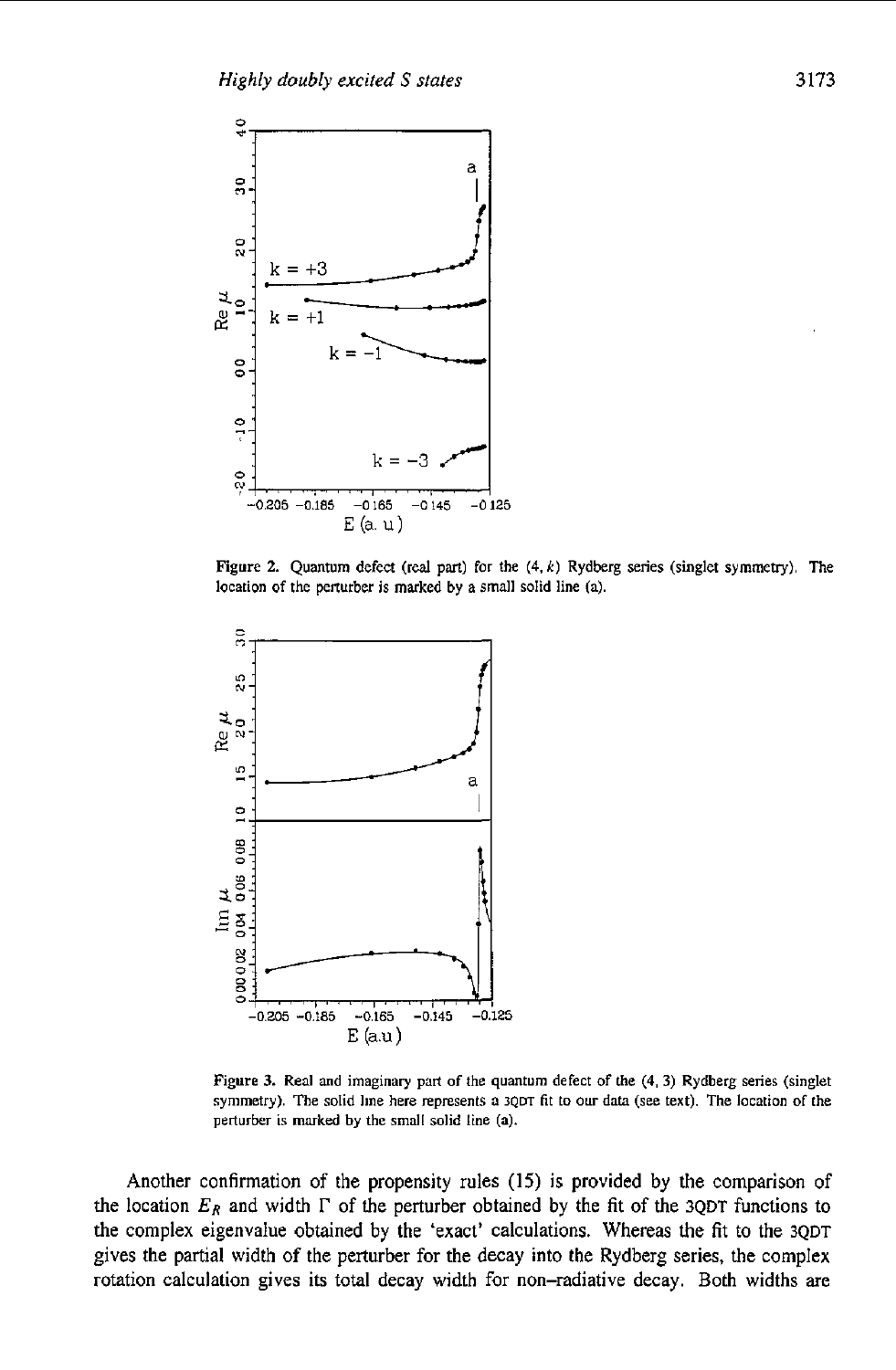|                | state |              | $1_{\mathcal{S}}$ |                        | 3S                |                |
|----------------|-------|--------------|-------------------|------------------------|-------------------|----------------|
| $\overline{N}$ | k     | n            | $-$ Re $E$        | $-\operatorname{Im} E$ | $-$ Re $\emph{E}$ | $-\text{Im }E$ |
| 4              | 3     | 4            | 0.200 989 572     | 0.000969178            |                   |                |
|                |       | 5            | 0 165 734 021     | 0.000 605 047          | 0.169306635       | 0.000021006    |
|                |       | 6            | 0 150 824 382     | 0.000320293            | 0.152 122 029     | 0.000 016 799  |
|                |       | 7            | 0.142602474       | 0.000 169 806          | 0.143 175 987     | 0.000 011 381  |
|                |       | 8            | 0.137 685 346     | 0.000 092 512          | 0.137961324       | 0.000 007 642  |
|                |       | 9            | 0.134551108       | 0.000 049 711          | 0.134 679 533     | 0.000005256    |
|                |       | 10           | 0.132451935       | 0.000 023 393          | 0.132 490 651     | 0.000003725    |
|                |       | $_{11}$      | 0 130 999 124     | 0.000 005 799          | 0.130 962 374     | 0.000 002 717  |
|                |       | 12           | 0 129 993 447     | 0.000 002 704          | 0.129855236       | 0.000 002 035  |
|                |       | 13           | 0 129 322 969     | 0.000 033 799          | 0.129028519       | 0.000001559    |
|                |       | 14           | 0.128776594       | 0.000 054 043          | 0.128 395 405     | 0.000 001 219  |
|                |       | 15           | 0.128 262 189     | 0.000 039 756          | 0.127900092       | 0.000 000 970  |
|                |       | 16           | 0.12781573        | 0.000 027 43           | 0.127 505 44      | 0.000 000 79   |
|                |       | 17           | 0.1274461         | 0.0000200              | 0.1271860         | 0.000 000 6    |
|                |       | 18           | 0.127 1415        | 0.0000152              |                   |                |
|                | ı     | 4            | 0.187834626       | 0.002458380            |                   |                |
|                |       | 5            | 0.156904051       | 0.001 377 256          | 0.161 480 663     | 0.000 051 980  |
|                |       | 6            | 0 145 397 764     | 0.000 808 943          | 0.147 168 813     | 0,000 037 116  |
|                |       | 7            | 0 139 189 490     | 0.000 475 268          | 0.139998046       | 0.000020176    |
|                |       | 8            | 0.135437398       | 0.000 289 889          | 0.135857413       | 0.000015013    |
|                |       | 9            | 0.132996200       | 0.000 183 914          | 0.133 230 435     | 0.000 010 505  |
|                |       | 10           | 0.131319807       | 0.000 120 624          | 0.131456986       | 0.000 007 547  |
|                |       | $\mathbf{1}$ | 0.130 120 051     | 0.000 080 068          | 0.130 202 295     | 0.000 005 577  |
|                |       | 12           | 0.129224756       | 0.000 057 660          | 0.129 281 536     | 0.000 004 228  |
|                |       | 13           | 0.128 551 852     | 0.000 041 001          | 0.128 585 657     | 0.000 003 276  |
|                |       | 14           | 0.128 025 335     | 0.000 027 559          | 0.128046838       | 0.000 002 588  |
|                |       | 15           | 0.127605478       | 0.000 019 886          | 0.127621073       | 0.000 002 078  |
|                |       | 16           | 0127267459        | 0.000 015 312          | 0.127 278 774     | 0.000 001 694  |
|                |       | 17           | 01269912          | 0.0000123              | 0.1269993         | 0.0000014      |

**Table 4.** Energies for the  $(4, k)$  Rydberg series  $(in \, au)$ .

the same within the accuracy of the fit: the fitted value is  $E = -0.12924 - 10.00063$ , the numerically converged value is  $E = -0.12943 - 10.00069$ . From this we conclude that the decay is effectively only according to the propensity rules (15).

The energies of the (4, *k)* series are listed in table 4 for both symmetries. Note that the (4,3) triplet series is still unperturbed. **Also,** the width for the series with the minimum  $k = -(N - 1) = -3$  is in both cases considerably smaller than for the other series belonging to the same symmetry. This is a general trend (see also the  $(3, -2)$ ) series in table **3)** and can also be understood in terms of the propensity rules: The favoured decay channel  $(N - 1, k - 1)$  does not exist for these states which must hence decay with a smaller rate to less favourite channels. This effect will become even more pronounced with increasing *N.* Note that these states are just the 'frozen planet' states described classically and semiclassically in (Richter and Wintgen 1991, Richter *et al* 1992).

Figure 4 shows the real part of the quantum defect of the Rydberg series converging to the  $N = 5$  threshold of the He<sup>+</sup> ion. The lowest state of the (5,4) series does not really exist as an isolated state. The quantum defect of the perturber is shown instead (indicated by the open symbol lying below the  $N = 4$  threshold which is indicated by the dotted line). In figure 4 we see already three pseudoresonant jumps in the lower lying series with  $k = 4, 2, 0$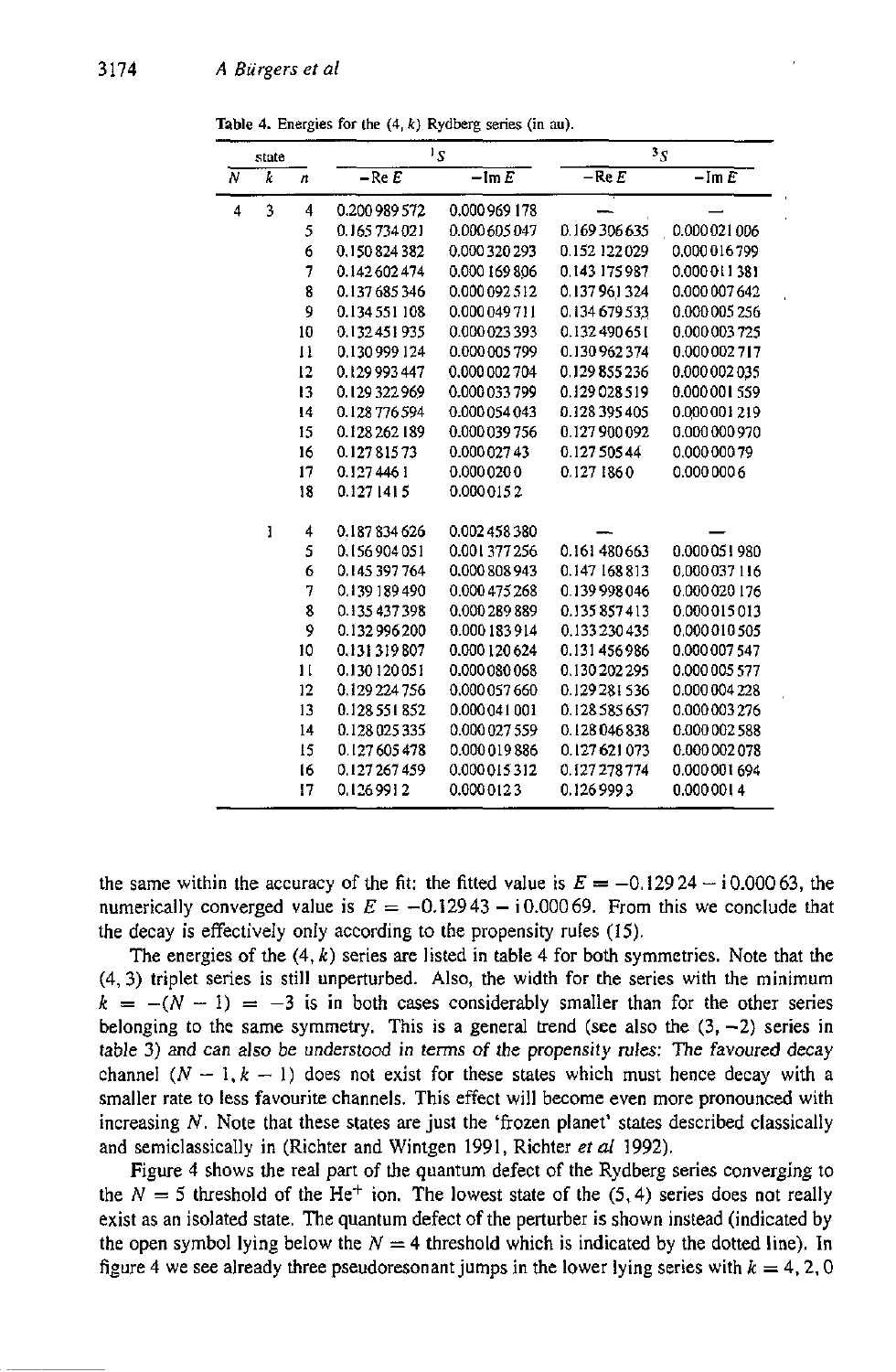**Table 4. Continued.** 

|   | state |              | $1_{S}$         |                | $^3S$         |                       |
|---|-------|--------------|-----------------|----------------|---------------|-----------------------|
| N | k     | n            | $-$ Re $E$      | $-\text{Im }E$ | $-$ Re $E$    | $-\operatorname{Im}E$ |
| 4 | $-1$  | 4            | 0.168261328     | 0.001 086 186  |               |                       |
|   |       | 5            | 0.147266965     | 0.000 416 449  | 0.151176420   | 0.000 022 408         |
|   |       | 6            | 0.139840342     | 0.000 239 815  | 0.141691356   | 0.000 014 696         |
|   |       | 7            | 0.135728512     | 0.000 160 253  | 0.136787119   | 0.000 009 622         |
|   |       | 8            | 0.133 141 846   | 0.000 111 361  | 0.133811711   | 0.000 006 493         |
|   |       | 9            | 0.131396547     | 0.000 080 331  | 0.131849211   | 0.000 004 540         |
|   |       | 10           | 0.130 160 039   | 0.000 059 877  | 0.130480976   | 0.000 003 283         |
|   |       | $\mathbf{H}$ | 0.129 25 1 25 1 | 0.000 046 022  | 0.129 487 225 | 0.000 002 444         |
|   |       | 12           | 0.128562811     | 0.000 036 493  | 0.128 74 2039 | 0.000 001 867         |
|   |       | 13           | 0.128 029 833   | 0.000 031 311  | 0.128 168 616 | 0.000 001 457         |
|   |       | 14           | 0.127610012     | 0.000 025 737  | 0.127717807   | 0.000 001 158         |
|   |       | 15           | 0.127271404     | 0.000 020 669  | 0.127356918   | 0.000 000 935         |
|   |       | 16           | 0.1269944       | 0.0000166      | 0.12706350    | 0.000 000 77          |
|   | $-3$  | 4            | 0.141064156     | 0.000 011 739  |               |                       |
|   |       | 5            | 0.137088229     | 0.000 002 490  | 0.140088484   | 0.000 004 409         |
|   |       | 6            | 0.134 228 598   | 0.000 002 711  | 0.135975513   | 0.000 001 752         |
|   |       | 7            | 0.132212660     | 0.000 003 293  | 0.133329246   | 0.000 001 340         |
|   |       | 8            | 0.130772717     | 0.000 003 289  | 0.131 533 731 | 0.000 001 087         |
|   |       | 9            | 0.129717890     | 0.000 002 986  | 0.130 261 370 | 0.000 000 886         |
|   |       | 10           | 0.128925097     | 0.000 002 597  | 0.129327395   | 0.000 000 724         |
|   |       | u            | 0.128315304     | 0.000 002 218  | 0.128621731   | 0.000 000 593         |
|   |       | 12           | 0.127836684     | 0.000 001 881  | 0.128075620   | 0.000 000 489         |
|   |       | 13           | 0.127454353     | 0.000 001 595  | 0.127644351   | 0.000 000 407         |
|   |       | [4]          | 0.127144218     | 0.000 001 356  | 0.127297839   | 0.000 000 341         |
|   |       | 15           | 0.126 889 26    | 0.000 001 18   | 0.12701524    | 0.000 000 29          |

where the jump in the  $(N, k) = (5, 0)$  series takes place very close to the  $N = 6$  threshold and is not completely visible in figure **4.** The jumps stem from the three different perturbers of the  $N = 6$  series with  $k = 5, 3, 1$ , respectively. Although each perturber (indicated as a vertical line in figure **4)** is energetically close to states from different series *(5, k)* the perturber  $(6, k)$ <sub>6</sub> influences *only* states from the  $(5, k - 1)$ <sub>n</sub> series. Hence the perturbation scheme is regular obeying the propensity rules (15) for autoionizing decay. Here again the location and width *of* the several perturbers can be obtained either by fitting **(13)** and (14) to the data or by a direct calculation. Again, the results agree within the accuracy.

An adiabatic description for the three-body dynamics, in particular the molecular orbital (MO), allows for an alternative interpretation of the propensity rules (15). The major coupling scheme between adiabatic MO channels comes from avoided crossings which are caused by the saddle in the potential for fixed adiabatic separation of the electrons (Rost and Briggs 1991). The MO Potentials are characterized uniquely by the spheroidal quantum numbers  $(n_{\lambda}, n_{\mu}, m)$ . On the other hand the coupling mechanism through the saddle of the potential is not restricted to a MO adiabatic representation. It can also be seen from the widely used hyperspherical adiabatic representation for which the prolate spheroidal quantum numbers do not apply. If we denote an adiabatic channel more generally by Henick's quantum numbers as  $|NKT\rangle$  <sup>\*</sup> (Herrick 1983), then (15) is an expression for the dominant coupling

*t* The relation between Herrick's and the MO quantum numbers is:  $T = |m|$ ,  $K = [n_{\mu}/2] - n_{\lambda}$ ,  $N =$  $n_{\lambda} + [n_{\mu}/2] + |m| + 1$  where [x] denotes the integer value of *x*.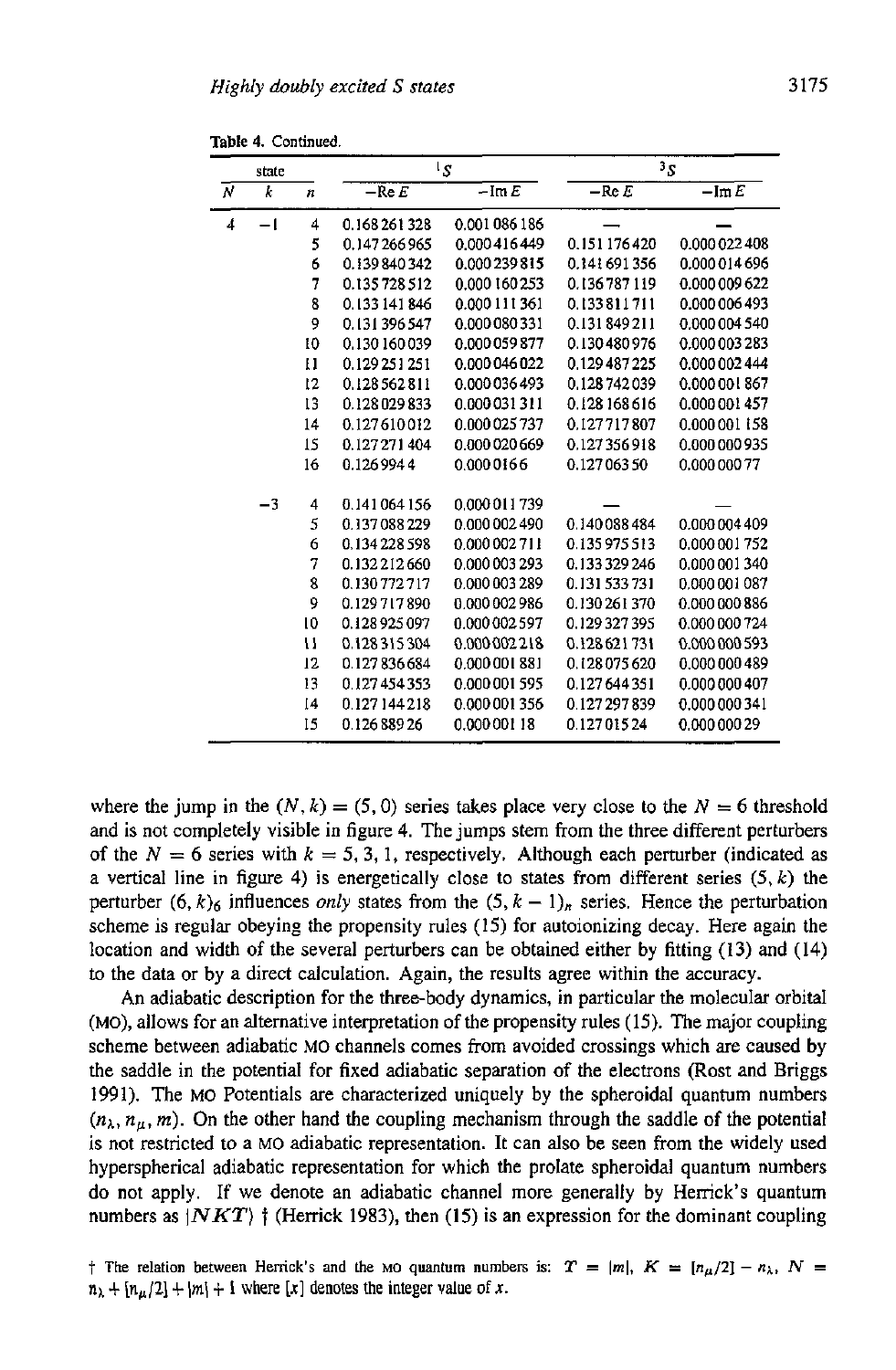

**Figure 4. Quantum defect (real pan) for the** *(5, k)* **Rydberg series (singlet symmetry). Note** that **h**e **lowest** state of the  $(5, 4)$  series is the perturber of the  $(4, 3)$  series, it is therefore marked by **an open circle.** The locations of the perturbers of the  $(5, k)$  series are marked:  $a = (6, 5)6$ , b  $= (6, 3)_6$ ,  $c = (6, 1)_6$ .

between adiabatic channels and should read

$$
\Delta N = -1 \qquad \Delta K = -1. \tag{16}
$$

Hence, the existence of the propensity rule according to (15) is a strong indication that the Rydberg series shown in figures 2 and 4 can each be represented by **a** *single* adiabatic channel  $|NkM'| = |NKT|$ . A violation of the propensity rules (15) indicates from this perspective that the respective Rydberg series is no longer a pure adiabatic *INKT)* channel but a mixture of those:  $|NkM'\rangle = \sum_{i} a_i |N_i K_i T_i\rangle$ . For *S* states, *M'* and the  $T_i$  are zero. We will drop them in the following and write  $(N, k)$  for  $|N k M' = 0\rangle$ .

### *4.4. Few channel interferences (N=6,* **7)**

Figure *5* shows the real part of the quantum defect for the Rydberg series converging to the  $N = 6$  threshold of the He<sup>+</sup> ion (singlet symmetry). The lower lying  $(6, 5)$  and  $(6, 3)$  series are already twice perturbed, although only the beginning of the second perturbation of the *(6,3)* series is sIightly visible in **our** data. The corresponding perturbers can be labelled **as**   $(7,6)_7$ ,  $(7,6)_8$ ,  $(7,4)_7$ , and  $(7,4)_8$  respectively, where the last one can only be determined by a direct calculation in a 'detuned' basis (see section 3.2). The other three can also be fitted; the results again agree within their accuracy. **On** the other hand the two energetically highest series  $(6, -3)$  and  $(6, -5)$  display the normal behaviour of unperturbed Rydberg series. *So* far, the perturbation pattern is consistent with the propensity rules (15) and hence with pure adiabatic channels.

However, in the  $(6, 1)$  and  $(6, -1)$  series a new behaviour occurs. The quantum defect in the  $(6, 1)$  series increases by more than unity (by 1.2 roughly), whereas the quantum defect in the  $(6, -1)$  series increases by less than one (about 0.8), giving a total 'jump' of two. **A** closer inspection of the (6, I) series shows that the jump here actually consists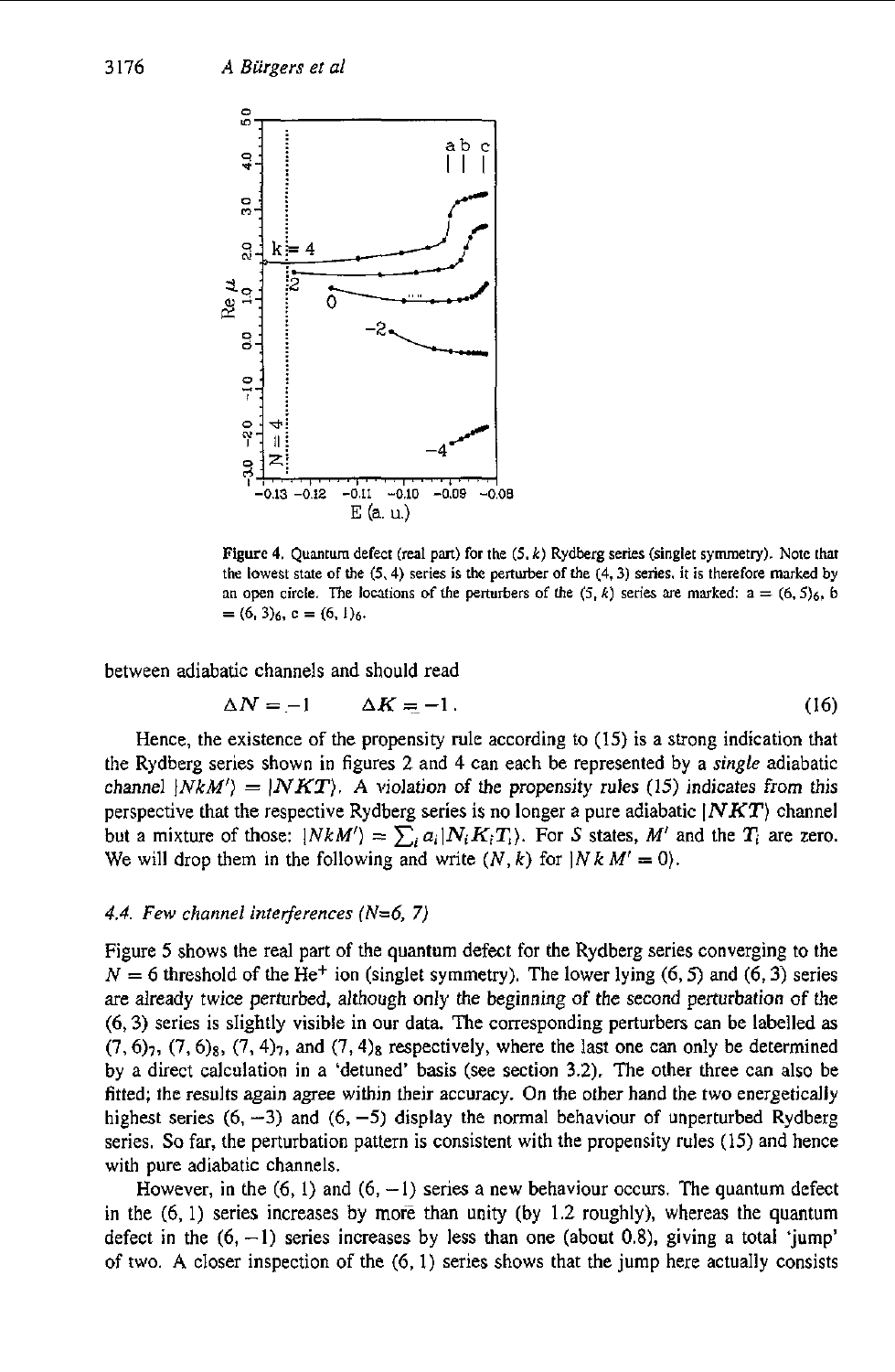

**Figure 5.** As in figure 5, but for the  $(6, k)$  Rydberg series. The perturbers are:  $a = (7, 6)$ <sub>7</sub>, b  $=(7,4)_7$ ,  $c = (7,2)_7$ ,  $d = (7,0)_7$ ,  $e = (7,6)_8$ ,  $f = (7,4)_8$ .

of two parts, a first one by unity and a smaller one. This first jump is located at the energy of the  $(7, 2)_7$  perturber. The second 'jump' coincides energetically with the location of the  $(7, 0)$ <sub>7</sub> perturber that, according to (15), should only couple to the  $(6, -1)$  series. Obviously, the  $(7,0)_7$  perturber affects the  $(6, 1)$  and the  $(6, -1)$  Rydberg series, *violating the propensity rules* (15).

This behaviour indicates in the context of our discussion in section **4.3** that the index *k* as a quantum number is no longer 'pure' for channels with  $k \approx 0$ . Apparently the pure  $K = +1$  and  $K = -1$  channels are mixed resulting in the observed (6, 1) and  $(6, -1)$  Rydberg series. Through this admixture the  $(7, 0)_7$  perturber which according to the propensity rules (16) should couple to the  $K = -1$  adiabatic channel affects both, the (6, 1) and (6, **-1)** series. Hence, the perturbation can be viewed **as** a sensitive tool probing the components *of* effective Rydberg series in terms of their pure *K* components.

Note that the perturbation pattern caused by the  $(7, 0)_7$  perturber can still be described by a quantum defect theory, adding another Rydberg series and continuum to which the perturber is coupled. A model calculation of the corresponding **SQDT** reveals a similar behaviour as the real atom if the coupling of the perturber to the two Rydberg series is of about the same magnitude.

We do not discuss in detail the Rydberg series  $(7, k)$  which show qualitatively a similar behaviour as the (6, *k)* series.

### 4.5. Breakdown of the propensity rules  $(N \ge 8)$

Figure 6 shows the real part of the quantum defect belonging *to* the (8, *k)* Rydberg series of singlet symmetry. The  $N = 7$  threshold is denoted by a dotted line. The open symbols below that threshold represent the perturbers.

The two lowest lying series ((8,7) and **(8,s))** are again perturbed Rydberg series that can be described by means of a **FQDT.** Note that the fourth perturbation of the **(8,7)** series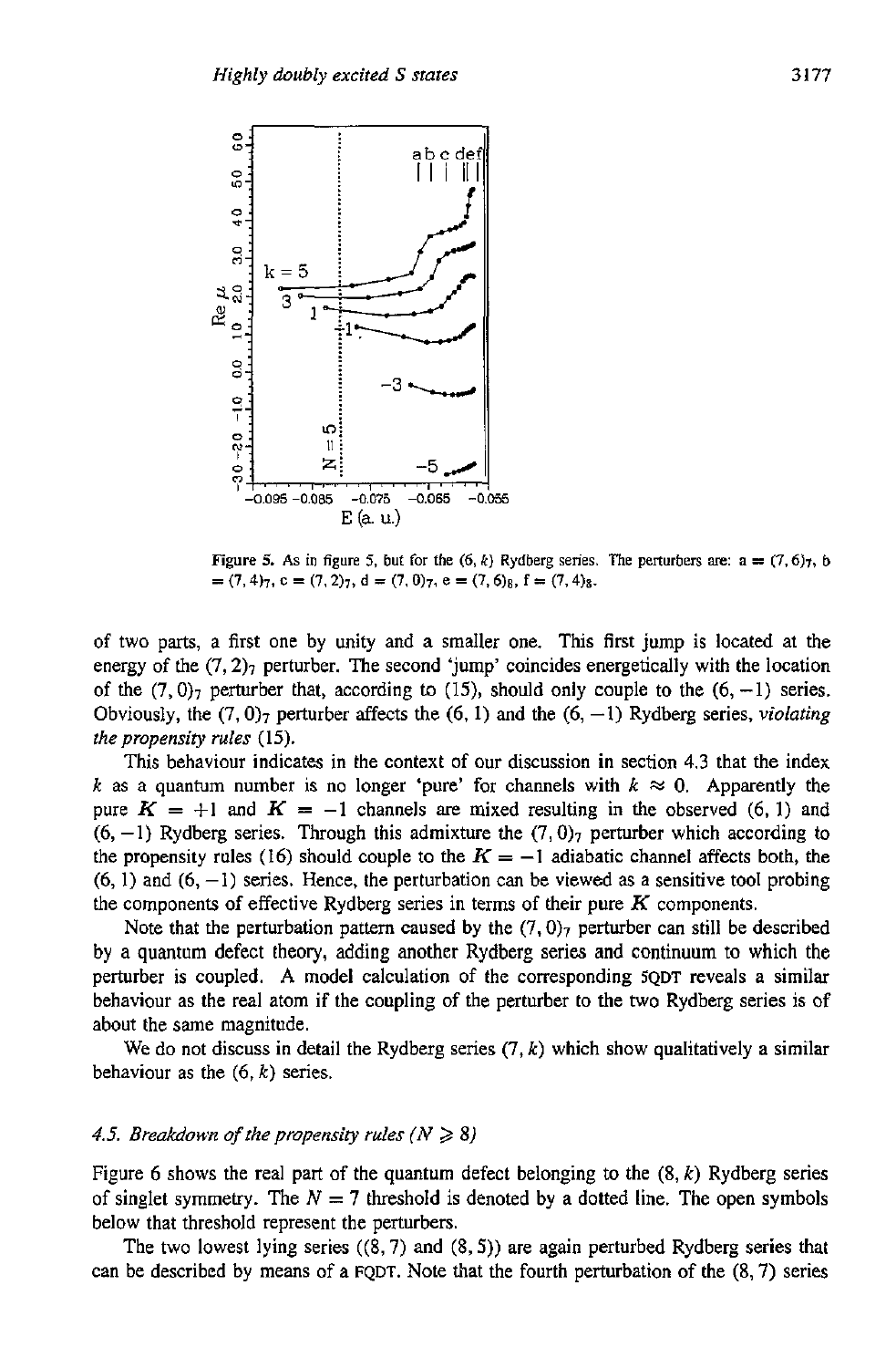

**Figure 6.** As in figure 5, but for the  $(8, k)$  Rydberg series.

is very narrow. The reason is that the (9,8) series perturbing it is itself already perturbed by the lowest state of the  $(10, 9)$  series, namely  $(10, 9)_{10}$ . The propensity rules (15) are fulfilled for these series which hence can be regarded as pure *K* series. This is also true for the two energetically highest series  $(8, -5)$  and  $(8, -7)$  which display the behaviour of unperturbed Rydberg series.

The series in between  $(k = 3, \ldots, -3)$  show rather irregular behaviour. Obviously these are no pure *K* channels. Hence, the calculated (8. *k)* Rydberg series **as** shown in figure *6*  are mixtures of those pure *K* channels as discussed above. For these series also the first states occur whose reduced width ( $\text{Im }\mu$ ) is larger than one, which means that their width is larger than their mutual spacing. These are the  $(8, 1)<sub>21</sub>$  state (Im  $\mu = 1.50751$ ) and the  $(8, -1)_{14}$  state (Im  $\mu = 1.27883$ ).

The behaviour of the  $(9, k)$  and  $(10, k)$  series (shown in figure 7) is similar. For the energetically lowest series (larger *k)* we find Rydberg series perturbed according to (15), which can be described by an FQDT. For the energetically highest series (lower  $k$ ) we find, **as** before, the typical behaviour of unperturbed series.

In between, however, we have the region where the series obviously consist of mixtures of pure *K* channels resulting in a rather complicated perturbation scheme. Here a FQDT analysis from our data is no longer possible. This is demonstrated by looking at the expectation value of the cosine of the inter-electronic angle,  $\langle \cos \theta \rangle$ . It is connected with the quantum number K through  $\langle \cos \theta \rangle \rightarrow -K/N$  as  $n \rightarrow \infty$  (see also (11)). We have plotted  $\langle \cos \theta \rangle$  against  $v_{kn}$  for the  $(10, k)$  series in figure 8. Obviously the pattern is rather irregular, which also stresses that the actual states consist of complicated mixtures in terms *of* the pure K channels. The region for which this admixtures occur is located near  $k \approx 0$  and becomes the wider, the larger *N.* This can be understood in terms of the adiabatic approach (Rost and Briggs 1991) since the separation of the adiabatic potentials for different *k* goes with *k/N* leading to a greater possibility for the channels to couple. Assigning a *k* index to the calculated resonances in this region obviously becomes rather arbitrary. Hence it is problematic to speak of *k* as a quantum number for these states. Note that the  $k \approx 0$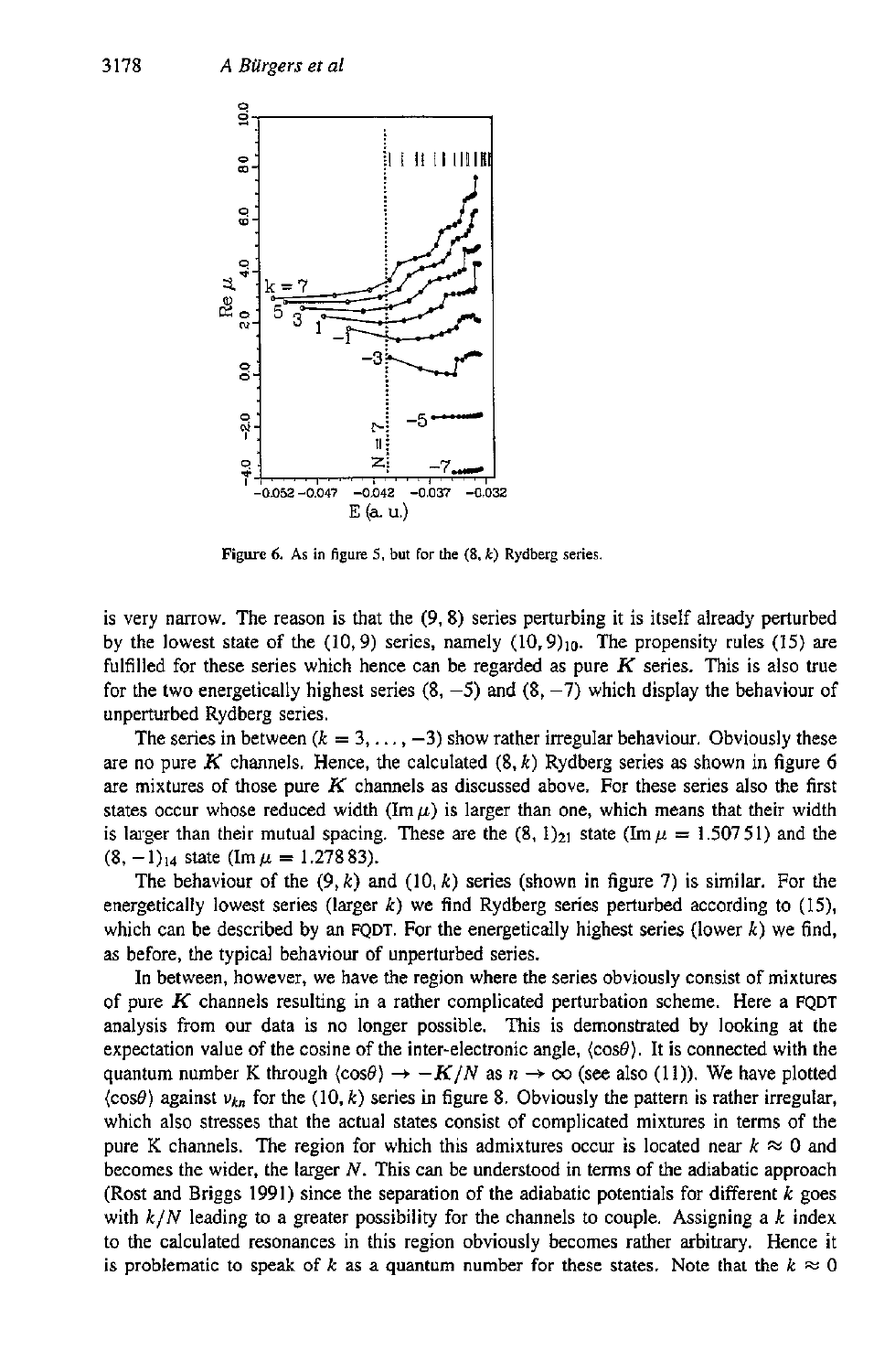

**Figure 7.** As in figure 5, but for the  $(10, k)$  Rydberg series.



Figure 8. Expectation values for  $\cos \theta$  versus the effective quantum number  $\text{Re } \nu$  for the (10, *k*) Rydberg series (singlet symmetry). The lines comect states which belong to the **same** *k* series. Here the *k* index **is assigned** by the requirement *that* the quantum defect should not cross. An assignment of *k* according to equation (11) is not possible since the asymptotic limit  $n \gg N$  of the series has not been reached. It illustrates that the affected states are admixtures of pure K states **even** for *n* as high as *2N.* 

states **are** just those states whose configuration is far from being collinear and hence do not approach one of the classical limits discussed above. This might explain why they do not behave in a regular fashion for increasing *N.* 

### *4.6. Triplet states*

In general the spectrum for the triplet states  $(A = -1)$  looks quite similar to that of singlet symmetry  $(A = +1)$ . The qualitative difference is the additional node on the saddle  $(r_1 = r_2)$  for triplet symmetry. This leads to wider avoided crossings in the corresponding adiabatic potentials than in the singlet case and hence the probabilities for auto-ionization and for K mixing are reduced (Rost and Briggs 1991). Furthermore, the different  $(A = -1)$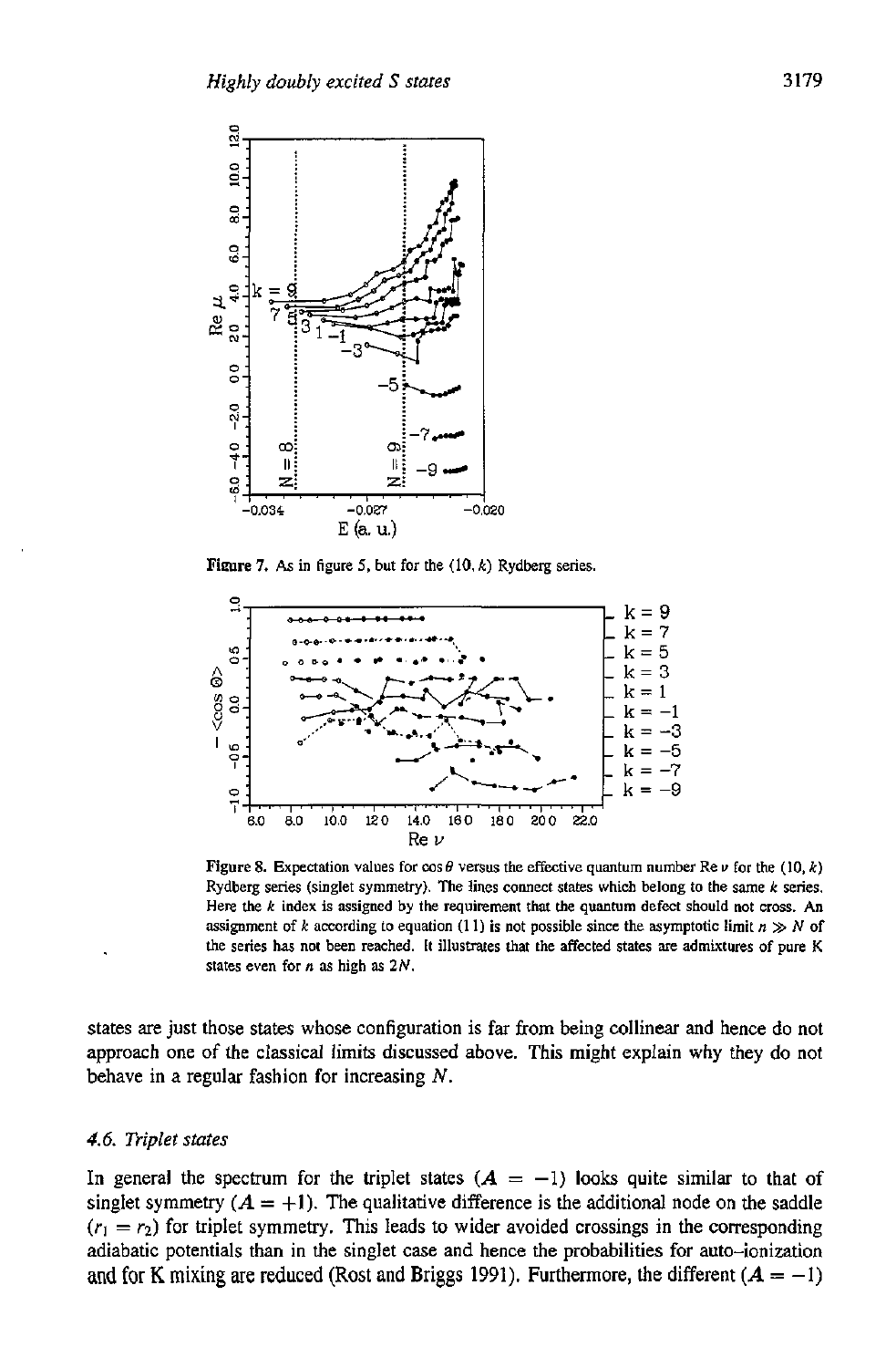adiabatic channels start to interact at higher quantum numbers than the  $(A = +1)$  channels. **As** a consequence the first perturbed triplet series are the (6,5), (6. **3),** and (6, 1) series while the first perturbed singlet series occurs with the  $(4, 3)$  series already in the  $N = 4$ manifold



**Figure 9. Quantum defect (real pm) for** the **(IO.** *k)* **Rydberg series. Open symbols mark the perturbers of the underlying series.** 

Figure 9 shows the **real** part of the quantum defect for the (IO, *k)* triplet Rydberg series. Here, violations of the propensity rules (15) occur for the  $(10, -3)$  and  $(10, -5)$  Rydberg series indicating that these are also mixtures of pure K adiabatic channels. However, the pattern **looks** much simpler than for the **(IO,** *k)* singlet series, This confirms that the mixing of K channels for states with triplet symmetry is much weaker than in the singlet case.

### *4.7. Propensiry rules versus selection rules*

The *propensiv* rules (15) are not *selection* rules. This can be demonstrated by a closer inspection of our data even for the case where the propensity rules are fulfilled to a very good approximation, namely for the very lowest case of a perturbed Rydberg series.

**In** figure 10 we again show the quantum defect **of** the singlet **(4,** *k)* Rydberg series, but now we subtract multiples of unity from the quantum defect to display possible degeneracies. The region where the quantum defects cross is enlarged in the upper right part of figure 10. The **(4,** 1) series shows little deviation from the regular behaviour close to the location of the perturber of the **(4,3)** series. Though this perturbation is very **weak** it indicates a small coupling of the  $(5, 4)$ <sub>5</sub> perturber to the  $(4, 1)$  series. This is, however, a marginal effect. The non-radiant decay **is** still mainly according to the propensity rules (15).

### **5. Summary and Conclusion**

To sum up we have calculated more than thousand doubly excited states for the He atom for both singlet and triplet symmetry of the wavefunction using the full non-relativistic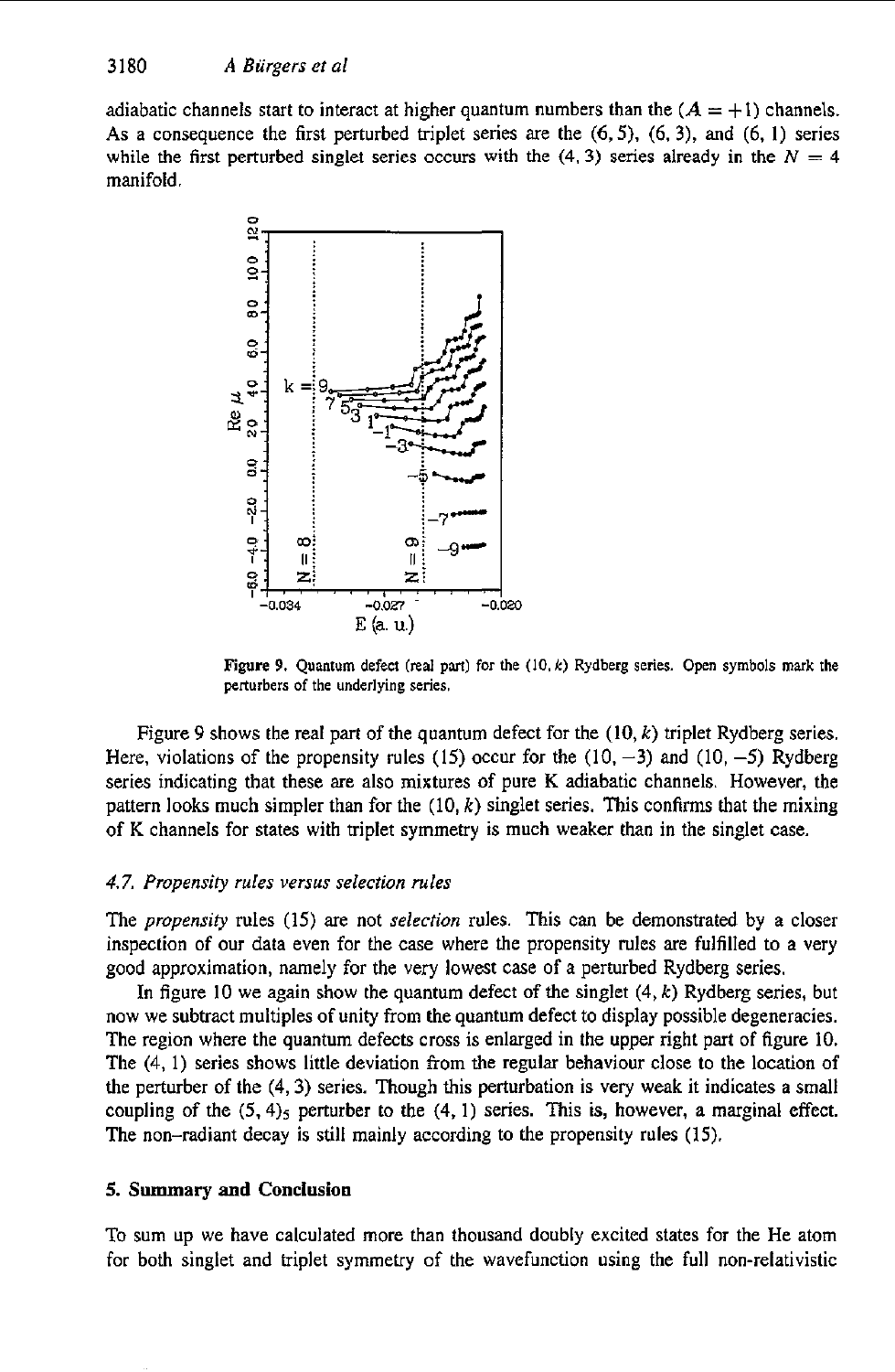

Figure **10.** Quantum defects of the **(4.** *k)* Rydberg series modulo I (see text). The upper right figure is an enlargement of the region marked by the rectangle.

Hamiltonian.

We have used the complex rotation technique to calculate resonance energies and widths of these states in an almost complete basis set of Sturmian type functions using perimetric coordinates **as** introduced by Coolidge and James (1937).

**Our** highly accurate data for the spectrum of helium confirm the known propensity rules (15) generally for moderate excitation. For very high excitations of the inner electron, however, the propensity rules are only valid for near-to-collinear configurations (minimum and maximum  $k$ ). For series with maximum  $k$  values the spectrum can be described by means of a few-channel quantum defect theory (FQDT). This is the region where a semiclassical description using periodic orbit theory and cycle expansions (Richter *et a1*  1992, Wintgen *et al* 1994) *or* adiabatic quantum ansatze (Rost and Briggs 1990, 1991, Sadeghpour 1991) are also valid.

For minimum *k,* the regular behaviour **of** unperturbed Rydberg series is observed. In this region a semiclassical **EBK** quantization (Richter and Wintgen 1991) is also possible.

For very hhighly doubly excited states far from a collinear configuration *(k* close to O), the situation becomes much more complicated. The spectrum can no longer be described by a simple FQDT and the index *k no* longer has the meaning *of* a quantum number. Note that this region far from a collinear configuration is also inaccessible for both the semiclassical and the adiabatic approaches.

However, in the transition region of still identifiable Rydberg series we have shown how one can determine the pure adiabatic  $K$ -components of a perturbed series by linking the perturber states with the help of  $(16)$  to the K-components of these states.

### **Acknowledgments**

We would like to thank John Briggs, Klaus Richter, and Gregor Tanner for many fruitful discussions. This work was supported by the Deutsche Forschungsgemeinschaft in the SFB 276 located in Freiburg.

### **Appendix 1. Transformation to perimetric coordinates**

The transformation of the Hamiltonian (I) into perimetric coordinates **(4)** is done in two steps. In a first step the cartesian coordinates are transformed into the three distances  $r_1$ ,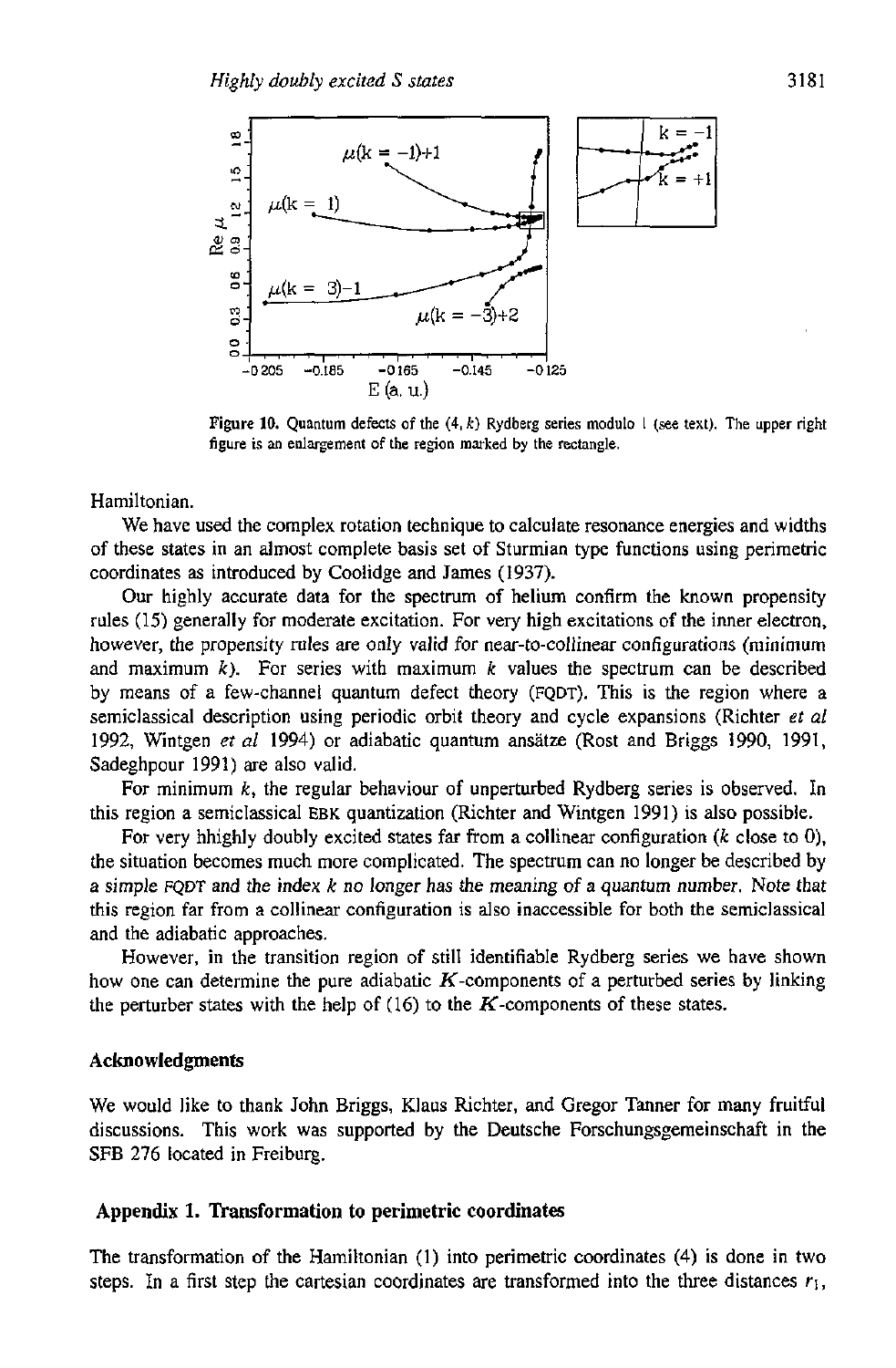$r_2$ , and  $r_{12}$  (Hylleraas 1929) and the three Euler angles  $\psi$ ,  $\theta$ ,  $\phi$ . Neither the kinetic energy nor the potentials depend on the angles, so they **only** contribute to the volume element by **a**  factor of  $8\pi$ . The three distances  $r_1$ ,  $r_2$ , and  $r_{12}$  are then in a second step transformed to the perimetric coordinates, giving the Hamiltonian in the form (4). The  $P_{ij}^{(3)}$  are (for  $M \rightarrow \infty$ ):

$$
P_{xx}^{(3)} = 2(x^2y + xy^2 + x^2z + xz^2)
$$
  
\n
$$
P_{yy}^{(3)} = 2(2x^2y + 2xy^2 + y^2z + yz^2 + 2xyz)
$$
  
\n
$$
P_{zz}^{(3)} = 2(2x^2z + 2xz^2 + y^2z + yz^2 + 2xyz)
$$
  
\n
$$
P_{xy}^{(3)} = P_{yx}^{(3)} = 2xy(x + y)
$$
  
\n
$$
P_{xz}^{(3)} = P_{zx}^{(3)} = 2xz(x + z)
$$
  
\n
$$
P_{yz}^{(3)} = P_{zy}^{(3)} = 0.
$$

# **References**

Bathia **A** K and Temkin **A** 1975 *Phys. Rev.* **A 11** 2018 -1984 *Phys. Rev.* **A 29** 1895 Breit **G** 1930 *Phy.7, Rev.* 35 569 Buchleitner A, Grémaud B, and Delande D 1994 *J. Phys. B: At. Mol. Opt. Phys.* 27 2663 **Biirgers A and** Wintgen D 1994 *J. Phys. B: At. Mol, Opf. Phys. 27* L131 Coolidge **A S** and **James** H M 1937 *Phys.* Rev. **51** 855 Delande D. Bommier **A,** and Gay J C 1991 *Phys.* Rev. Lett. *66* 141 Domke M. Remmers G and Kaindl G 1992 Phys. Rev. Lett. 69 1171 Domke M. Schulz K, Remmers G, Gutiérrez A, Kaindl G and Wintgen D 1995 *Phys. Rev. Lett.* (submitted) Domke M, **Xue** *C,* Puschmann **A,** Mandel **T, Hudson** E. Shirley D **A,** Kaindl **G. Greene** C H. **Sadeghpour** H R. Dr&e G **W** F 1988 *Nuel. Instrum. Methods Phis.* Res. B 31 7 Em G **S,** Richter **K. Tanner G.** and **Wintgen** D 1991 *1, Phys. 8: AI. Mol. Opt. Phys. 24* U13 Fano **U** 1961 *Phys* Rev. **124** 1866 Fengin **I M** and Briggs **1 S** 1988 *Phys. Rev.* **A** 37 4599 Friedrich H 1991 *Theoretical Atomic Physics* (New York: Springer) ch. 3 Froese-Fischer C and lndrees M 1990 *1. Phys. B: At. Mol. Opt, Phyr. 23* 679 Gailitis M and **Damburg** R 1963 *Pm. Phys. Soc.'Lundon* **82** 192 Herrick D 1983 *Ad". Chem Phyn* **52** <sup>I</sup> Ho Y K 1979 *J. Phys B: At. Mol. Phy.* 12 387 -1980 *Phys. Rev. Len* **79A** 44 -1981 *Phyr. Rev.* **A** *23* 2137 -I 983 *Phyr. Rep.* **99 <sup>I</sup>** -1986 *Phys. Rev.* **A 34** 4402 Lin C D 1986 *Adr. At. Mol. Phys* **22** 77 Lindroth **E** 1994 *Phy.r. Rev.* **A 49** 4413 Madden R **P** and Codling K 1963 *Phys. Rev. Lett.* **10** 5 16 Mandelshlam **V A, Ravuri** T **R.** and Taylor H **S** 1993 *Phys. Rev. Lelt. 70* 1932 Mdller **1.** Burgdiirfer J. and Noid D 1992 *Phy.r. Rei,.* **A 45** 1471 Miiller J. Yang **X,** and Burgdiirfer J 1994 *Phys. Rev.* **A 49** 2470 *Ora* D H 1986 *Phys. Rev.* **A** *33* 824 **Pekeris C L 1958 Phys. Rev. 112 549 Pont** M and **SMeshnft** R 1995 *Phys. Rev.* **A 51 257**  Reinhardt W P 1982 *An. Rev. Phys. Chem.* 33 223 Richter K. Briggs I **S.** Wintgen D and Solov'ev **E A** 1992 *J. Phys. B: At. MO!. Opt. Phys.* **25** 3929 Richter **K** and **Wxntgen** D 1991 *J, Phy. B: At, Mol, Opt. Phys. 24* L565 Rost **J** M and Briggs J *S* 1990 *J. Phys. 8: At. Mol. Opt. Phys. 23* L339 -1991 *J. Phy.r. E: At. Mol. Opt. Phys. 24* 4293 ROS~ **J** M. Gersbacher R. Richter **K,** Wintgen D and Briggs J **S** 1991 *J. Phys. B: At. Mid* Opt. *Phy.s 24* 2455 Sadeghpour H R 1991 *Phy.7. Rev.* **A 43** 5821 and Peters.cn H 1991 *Phys. Rev. Lett 66* **1306**